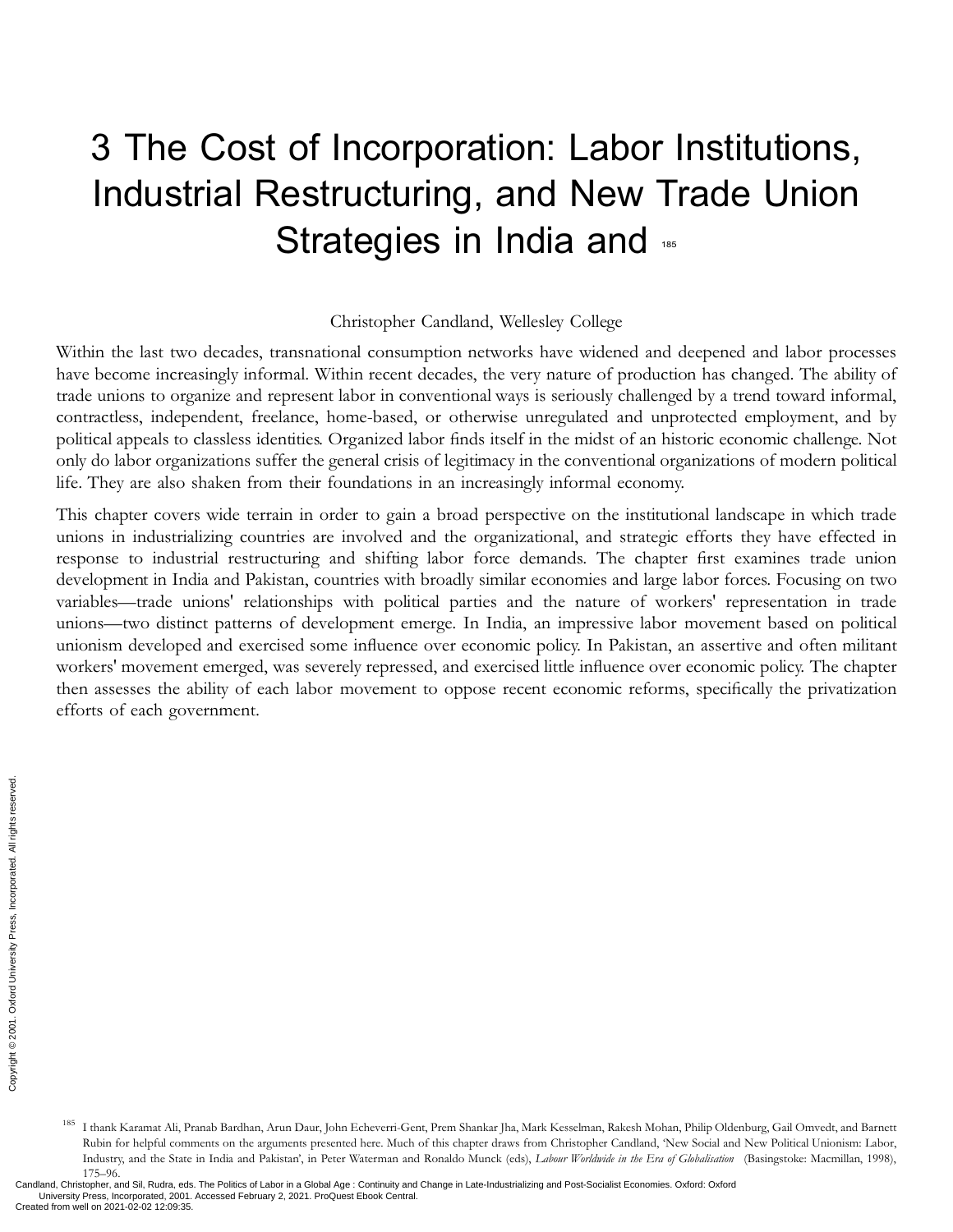The capacity to oppose industrial restructuring is traced to the differing structure of labor institutions, specifically trade union relationships with political parties and workers' representation in trade unions. In conclusion, the chapter draws from a debate within the Indian trade union movement concerning the limitations of political unionism and the need for new union strategies. I suggest that a new unionism, with wider networks among other social organizations and deeper roots in local communities, must also include a new political dimension.

## Evolution of Trade Unionism in India and Pakistan

India and Pakistan inherited identical colonial labor legislation at Independence, but the working classes and their organizations were afforded markedly different roles. The Indian National Congress, which dominated the independence movement and parliaments in independent India, maintained a strong concern for labor from 1920, with the founding of the All India Trade Union Congress (AITUC). The All India Muslim League, the party that successfully petitioned for the creation of Pakistan, had no such concern for labor and did not develop relations with organized labor in its campaign for Pakistan.

India and Pakistan exhibit the stark contrasts in regime type and in development ideology that is rarely seen between neighboring countries, except those created by partition. Pakistan, claiming to be the national right of South Asian Muslims gave way to decades of military rule within a decade after its creation in 1947. India maintained a competitive electoral democracy which predates Independence. Similarly, India and Pakistan adopted markedly different development strategies. Indian planners were inspired by Fabian socialism and Soviet industrial achievements and followed an import substitution strategy for economic development that was politically buttressed by socialist rhetoric. Pakistani planners, in contrast, had no firm ideological moorings and were persuaded by American advisors in the 1950s to adopt a more export-oriented development strategy and an economic doctrine of 'functional inequality'. 186 Economic development was to be fueled by the concentration of private capital.

The impact of their divergent economic ideologies is evident in the field of state-labor relations. Both countries inherited identical regimes of labor legislation. For twenty years after Independence, colonial legislation—notably the Trade Union Act, 1926, the Industrial Employment (Standing Orders) Act, 1946, and the Industrial Disputes Act, 1947—provided the basic framework of the Indian and Pakistani labor regimes. The 1947 Industrial Disputes Act, for example, established permanent administrative machinery for the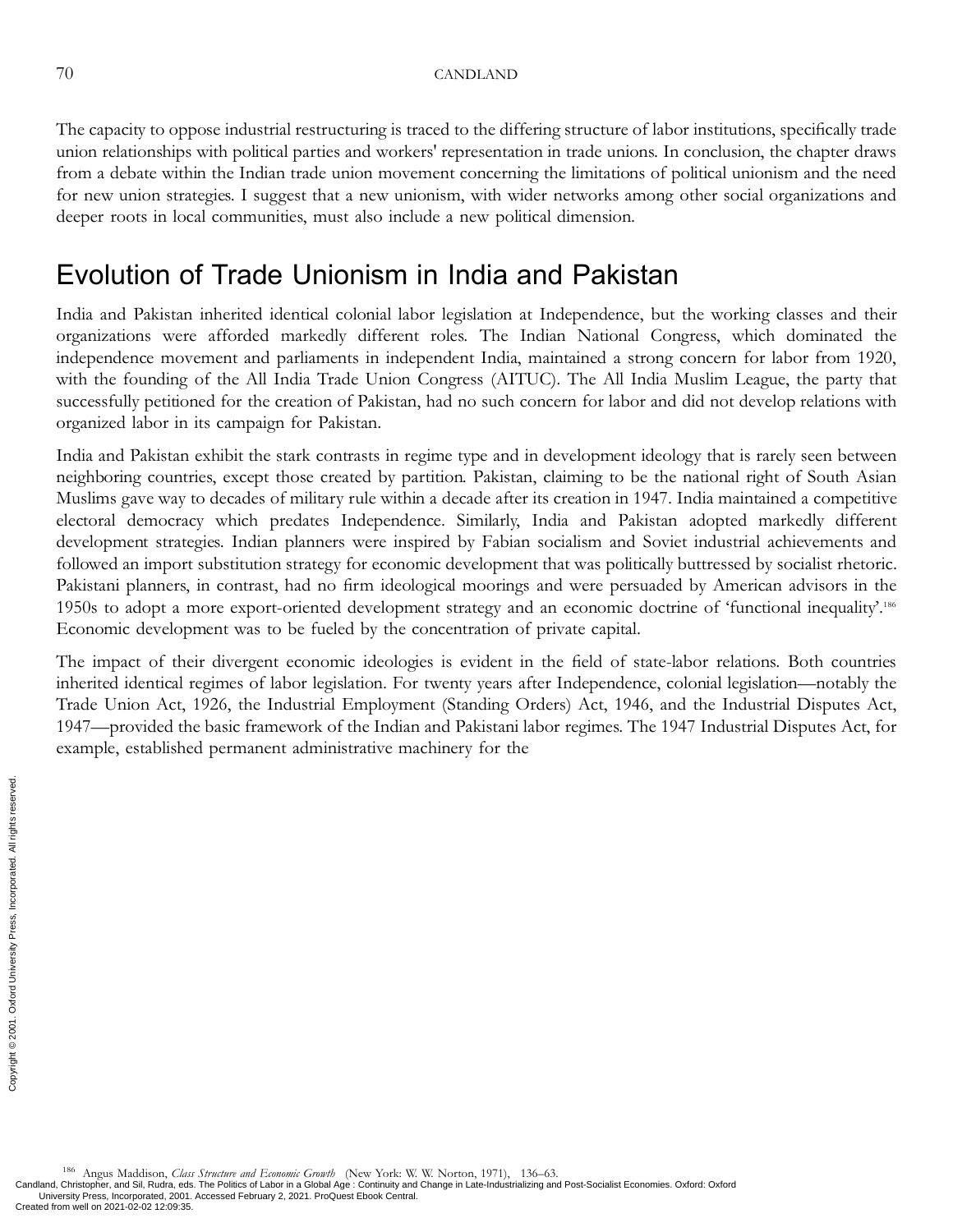settlement of labor disputes, laid down deadlines for specific stages of consultation and arbitration, required employers to recognize and to negotiate with trade unions, prohibited strikes and lock-outs during pending conciliation, and provided that industrial disputes in public services be settled by compulsory arbitration.

In Pakistan, however, in 1969, the military government rewrote the colonial era labor legislation and restructured labor institutions. The government of General Yahya Khan ensured that the trade union movement would be factory-based and marginalized from formal party politics. The state promoted trade union multiplicity and restricted the trade unions' national political participation. None of Pakistan's political parties have evidenced interest in alliances with organized labor. India's elected governments, by contrast, encouraged the development of politically powerful trade unions which could serve as electoral vehicles for the major political parties. The participation of industrial labor in the independence struggle secured an institutional role for organized labor in Indian politics. A brief review of Indian and Pakistani labor history bears this out.

As a response to the creation of the International Labour Organization in 1919, the All India Trade Union Congress (AITUC) was founded the following year. Leaders of the Indian National Congress and other nationalist parties played an important role in the development of AITUC. Jawaharlal Nehru, India's first and longest standing Prime Minister, served as AITUC president, as did nationalist leaders of a variety of political persuasions. The Indian National Congress, which dominated the independence movement, and the Communist Party of India, maintained a strong concern for labor. Mohandas Gandhi's strategy of moral resistance to colonial rule, leading to the formation of the Ahmedabad Textile Labour Association in 1920, gave impetus to a tradition of trade unionism that opposes strikes.

Just prior to Independence in 1947, the Congress created its own party-based trade union organization. After independence other political parties, as they gained national standing, sponsored their own trade union wings. When parties split, as did the Communist Party of India in 1964, new trade union organizations were established, as was the Centre for Indian Trade Unions (CITU) in 1970. One of the newer centers, the Bharatiya Mazdoor Sangh (BMS), tied to the ruling Hindu nationalist Bharatiya Janata Party (BJP) and the Rashtriya Swayamsevak Sangh (RSS), is now the fastest growing trade union center in India.

Each major political party maintains a trade union wing, or in Indian parlance, a 'centre'. Presently, there are ten major trade union centers in India, each affiliated in some manner to a political party (Table 3.1).

Between some trade union centers and political parties—particularly on the left, where the organization of working classes is an integral component of the party's program—there is a regular exchange of officials. Inderjit Gupta, for example, rose from General Secretary of the Communist Party of India's All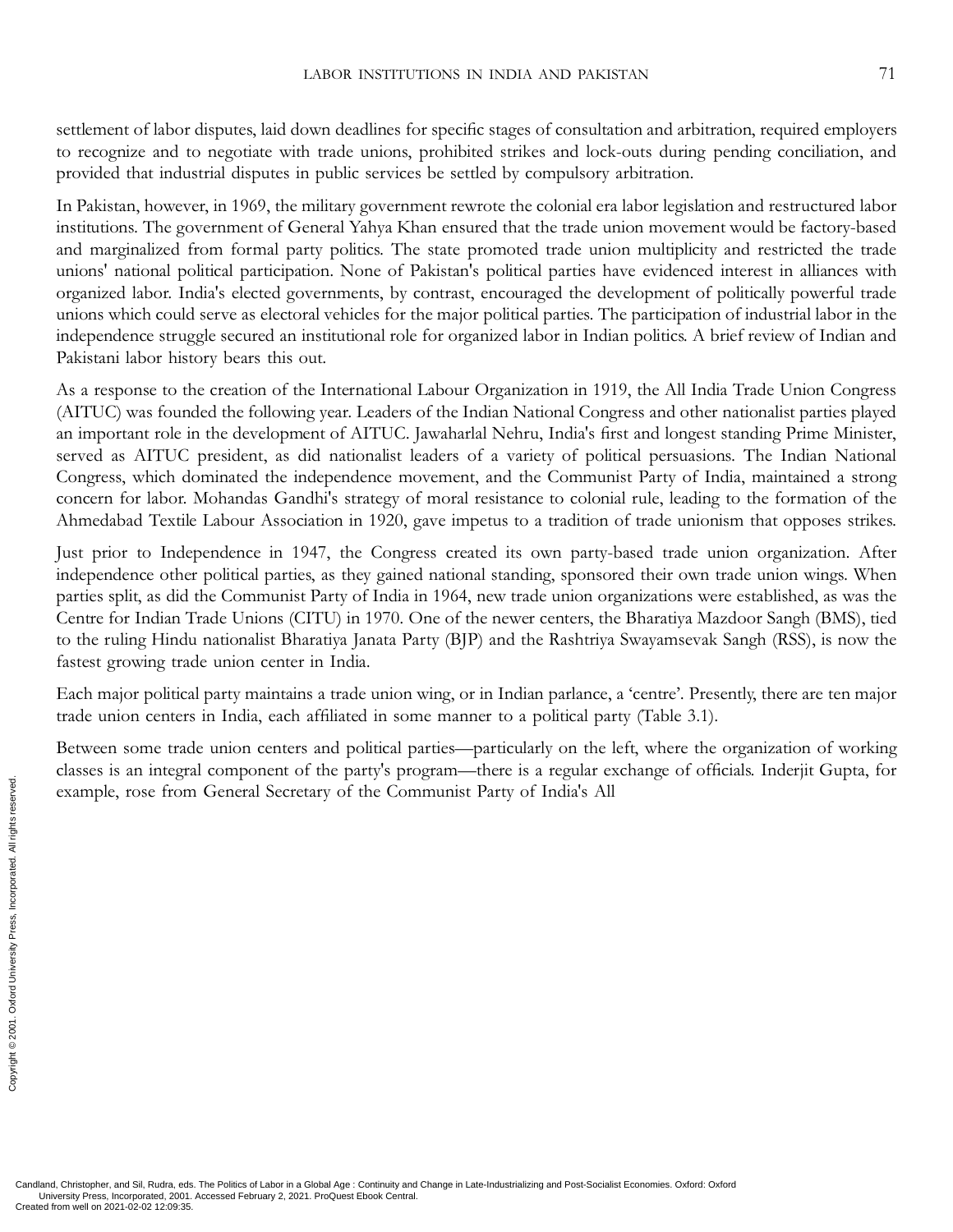| Trade union centers                 | Political party affiliation        | Date established |
|-------------------------------------|------------------------------------|------------------|
| All India Trade Union Congress      | Communist Party of India           | 1920             |
| Indian National Trade Union Con-    | Indian National Congress           | 1947             |
| gress                               |                                    |                  |
| Hind Mazdoor Sabha                  | Janata Dal                         | 1948             |
| United Trade Union Congress         | Communist Party of India (Marxist) | 1949             |
| Bharatiya Mazdoor Sangh             | Bharatiya Janata Party             | 1955             |
| United Trade Union Congress         | Communist Party of India (Marxist) | 1959             |
| (Lenin Sarani)                      |                                    |                  |
| National Federation of Independent  | Naren Sen (Former Indian National  | -1967            |
| Trade Unions                        | Congress politician)               |                  |
| National Labor Coordination Com-    | Indian National Congress           | 1969             |
| mittee (West Bengal center formerly |                                    |                  |
| affiliated to INTUC)                |                                    |                  |
| Center for Indian Trade Unions      | Communist Party of India (Marxist) | 1970             |
| National Labour Organization (Gu-   | Textile Labour Association         | 1972             |
| jarat center formerly affiliated to |                                    |                  |
| <b>INTUC</b>                        |                                    |                  |

Table 3.1. India: The Ten Largest Trade Union Centers and Political Party Affiliations (Listed by Date Established) (1920–72)

India Trade Union Congress (AITUC) to become the General Secretary of the Communist Party of India and then India's Home Minister, responsible for internal law and order. Even officials of the centrist Indian National Trade Union Congress (INTUC) occupy seats in parliament and in state legislative assemblies. All trade unions claim to be autonomous from and no more than ideologically allied to their party affiliates, but each supports party candidates and uses trade union channels for electoral advancement. The weekly newspaper of INTUC, for example, the *Indian Worker,* publishes election material proclaiming that only the Indian National Congress can protect the working classes. The trade union centers serve as vehicles for successful organizers to become political leaders.187 Fifty-two parliamentary seats, nearly 10% of the Lok Sabha, the lower house of the Indian Parliament, were once considered to be labor constituencies, where political parties vied for candidates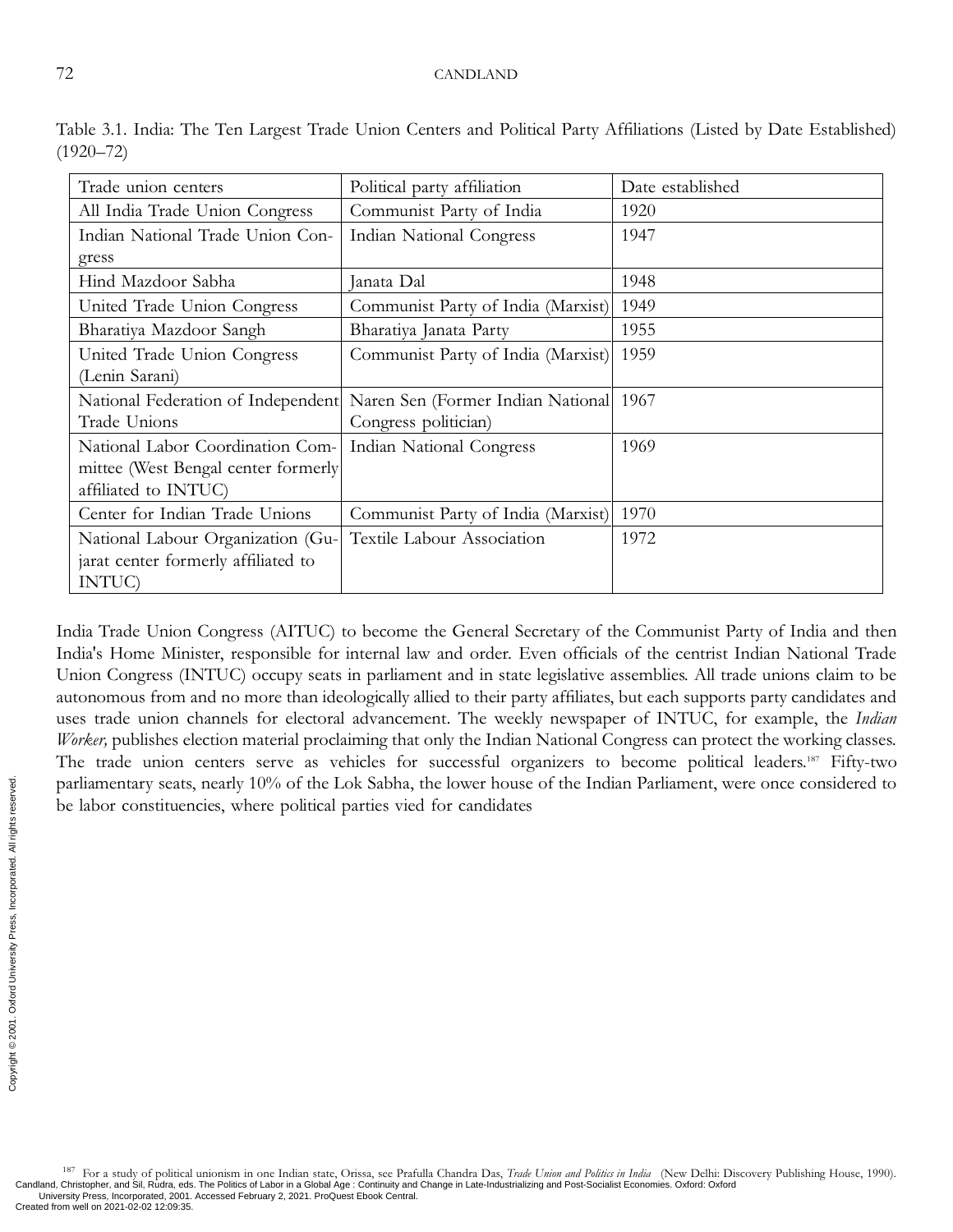among trade union leaders.188 One such trade unionist, V. V. Giri, rose to become Minister of Labour and then President of India.

As labor occupied no significant part of the All India Muslim League's imagined community, Pakistan's postindependence economic development strategy gave virtually no attention to labor, except as a factor of production, an industrial input to be drawn from rural areas at subsistence wages. Labor was to assume the role specified by W. Arthur Lewis in his famous neoclassical model of economic growth.<sup>189</sup> This labor extraction approach to development fostered such labor laws as the Essential Services Maintenance Act, 1952. The law prohibits unions and makes absence from or stoppage of work penal offense in any industry or service designated by the government as 'essential to the life of the community'. <sup>190</sup> It applies today to employees in the banking and finance, broadcasting, post, and telecommunication services, and in the railways and defense industries. The act is in violation of International Labor Organization (ILO) conventions 89 and 96, which the government of Pakistan has ratified, and has repeatedly been cited as such by the ILO.

Repressed and politically disincorporated, the Pakistani trade union movement has nevertheless been influential as a social movement at key phases in Pakistan's political development. In March 1969, popular unrest, in which students, new professional classes, and factory workers played the dominant role, brought an end to General Ayub Khan's decade of martial rule and brought elections for a new constitutional assembly.191 In response to the political challenge of organized labor, the interim military government, having entrusted itself with the supervision of elections, quickly devised a labor policy to depoliticize labor before the elections.<sup>192</sup> The policy, promulgated as the Industrial Relations Ordinance of 1969, was designed by Deputy Martial Law Administrator, Noor Khan. The Industrial Relations Ordinance (IRO) gave industrial workers the fundamental rights for which they had agitated: the right to form trade unions, the right to collective bargaining, and the right to strike. At the same time, the Ordinance effectively prohibited industry or

<sup>188</sup> Ajeet Mathur [Indian Institute of Technology industrial relations expert] interview (Calcutta, India, 29 Dec. 1991).

<sup>189</sup> Lewis' model postulates two sectors, a capitalist sector and a subsistence sector. 'The former is the *progressive* sector; the latter is *stagnant* ' (italics in the original). Because workers are drawn from the subsistence sector, their optimum wages are subsistence wages, 'equal to the average product per man in the subsistence agriculture, plus a margin' just large enough to draw them away from their villages. W. Arthur Lewis, 'Economic Development with Unlimited Supplies of Labour', *The Manchester School of Economic and Social Studies,* 22: 2 (May 1954), 139–91. Created from well on 2021-02-02 12:09:35. Copyright © 2001. Oxford University Press, Incorporated. All rights reserved.

<sup>190</sup> Government of Pakistan, *Pakistan Essential Services (Maintenance) Act, 1952,* Sec. 3, Para. (Karachi: Manager of Publications, 1952).

<sup>191</sup> Muneer Ahmed, 'The November Mass Movement in Pakistan,' *Political Sociology* (Lahore: Punjab Adbi Markaz, 1978/1974), 1–56.

<sup>&</sup>lt;sup>192</sup> In the light of the scholarship that views institutions as historically rooted and thereby not replicable, or path-dependent, it is worth noting that a single set of deliberations and decisions, based on Noor Khan's tripartite meetings in Karachi in May 1969, shaped Pakistan's labor institutions and influenced the character of industrialization for decades to come.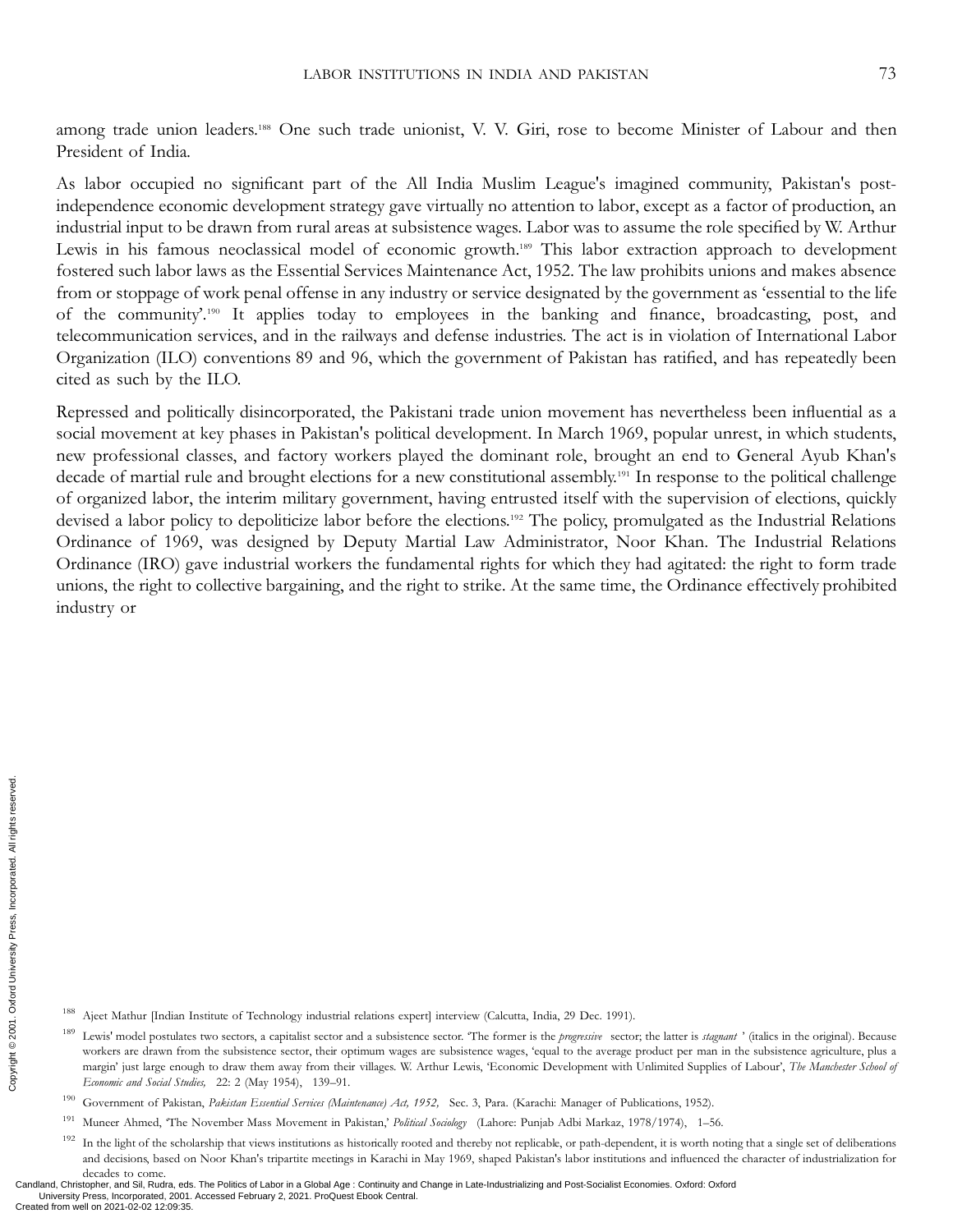nationwide unions. The Ordinance required that 75% of the members of any trade union have the same employer. But as large nationwide enterprises, such as the railways and postal services, are deemed by the government as essential industries and services, unions may not form in such enterprises. The IRO thereby effectively instituted enterprise unionism in Pakistan.

Noor Khan's inspiration was his experience in Pakistan International Airlines (PIA), the profitable, military owned and operated national airline.193 When Khan assumed control of PIA in 1959, standard procedure was to imprison workers who attempted to form unions. Khan decided that PIA would run better if these workers were released from jail, brought back to PIA, and permitted to form a union, provided that that the union could be insulated from lawyers, social activists, politicians, and professional trade unionists, and other so-called 'outsiders'. Workers, with no knowledge of legal procedure, were required to represent themselves. The IRO extended PIA's politically insulated enterprise union model to the entire country through a Collective Bargaining Agent (CBA) system. Federations of unions were permitted, but the selection of trade union leaders and the conduct of collective bargaining was restricted to factory-level workers. The CBA system requires that trade unions win a secret ballot election in order to obtain the exclusive right to negotiate with management and to take industrial action. Federations have no legal standing in collective bargaining negotiations (Table 3.2).194

Data on trade union and trade union membership growth in Pakistan suggest that the Industrial Relations Ordinance 1969 had a powerful influence on the structure of trade unionism in Pakistan. As a result of Air Marshal Noor Khan's 1969 labor policy, the number of trade unions almost doubled within a year (Figure 3.1). As trade union membership grew steadily, the rapid multiplication of trade unions led to a rapid decline in membership density. The Industrial Relations Ordinance 1969 (IRO) was amended by Prime Minister Zulfikar Ali Bhutto in 1976 with the intention of stopping further multiplication of trade unions. Like the IRO, the effects of the 1976 amendment is

<sup>193</sup> Noor Khan [Air Marshal (retired) and former Deputy Martial Law Administrator (1968–9)], interview (Karachi, Pakistan, 3 April 1995).

<sup>&</sup>lt;sup>194</sup> Tariq Banuri and Edward Amadeo's definition of a polarized model of industrial relations well describes the Indian trade union movement. The polarized model involves a '[b]road-based labour movement with a long history of mobilization, organization, conflict, and success, but with internal divisions along regional, craft, skill, or industry lines. Thus, while organized labour is capable of imposing real costs on the economy in the defence of its interests, it is not strong enough to impose a co-operative solution at the national level'. Pakistani industrial relations are best described by Banuri and Amadeo's decentralized model: 'Strongly circumscribed and divided labour movement with diffuse influence in some areas of the country; does not play a major role in national politics, nor is able to confront employers in any significant sense. Wage bargaining is always at the enterprise level. Operation of labour laws and labour rights considerably circumscribed. Right to strike strongly limited in practice even when it exists legally'. See Tariq Banuri and Edward Amadeo, 'Words Within the Third World: Labour Market Institutions in Asia and Latin America', in Tariq Banuri (ed.), *Economic Liberalization* (Oxford: Clarendon Press, 1991), 171–220. The created from well on 2021-02-02-02-12:09:35.<br>Created from well on 2021-02-02 12:09:35. Copyright Created from well on 2021-02-02 12:09:35.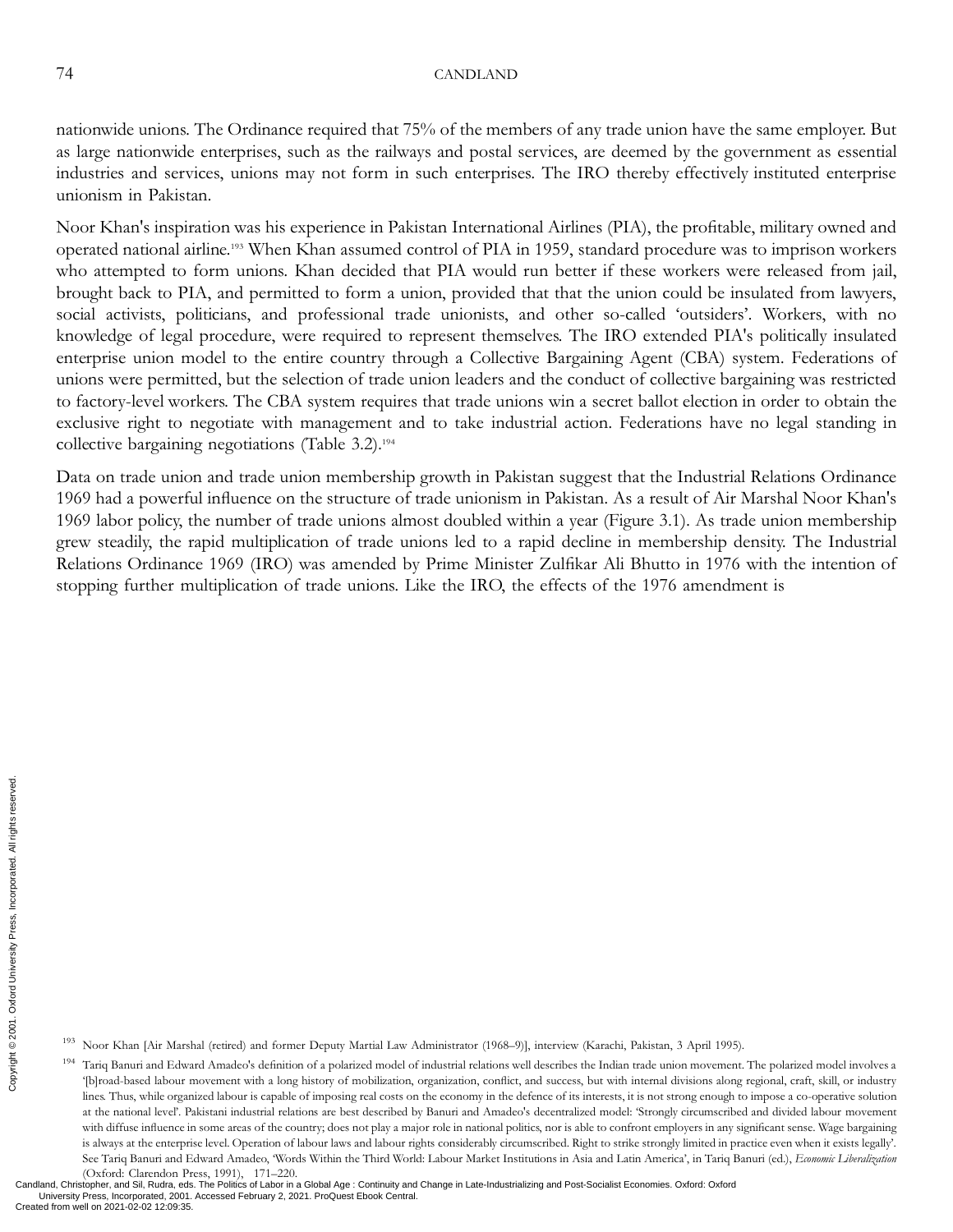| Federation                                               | No. of affiliated unions | No. of members |
|----------------------------------------------------------|--------------------------|----------------|
| Pakistan Trade Union Confedera-<br>tion, Karachi         | 172                      | 614,800        |
| All Pakistan Federation of Trade<br>Unions, Lahore       | n.a.                     | 520,000        |
| All Pakistan Trade Union Confed-<br>eration, Karachi     | 25                       | 300,000        |
| All Pakistan Federation of Labour,<br>Islamabad          | 216                      | 262,000        |
| National Labour Federation of<br>Pakistan, Karachi       | 230                      | 240,747        |
| All Pakistan Trade Union Federa-<br>tion, Lahore         | 185                      | 195,600        |
| Pakistan Banks Employees Federa-<br>tion, Karachi        | 11                       | 158,000        |
| Pakistan National Federation of<br>Trade Unions, Karachi | 215                      | 152,300        |
| Sindh Workers Trade Union Coun-<br>cil, Karachi          | 25                       | 19,060         |
| Pakistan Central Federation of<br>Trade Unions, Karachi  | 45                       | 10,345         |
| Pakistan Mazdoor Ittehad Federa-<br>tion, Karachi        | 60                       | 9,478          |

Table 3.2. Pakistan: Leading Trade Union Federations (1990)

*Source*: Government of Pakistan, Ministry of Labour, Manpower and Overseas Pakistanis, *Pakistan Labour Gazette* (January–June, 1990), 35.

reflected in membership statistics. Moreover, statistics on Pakistani industrial disputes corroborate trade unionists' contention that the fragmentation of organized labor effected by the CBA system helped to weaken labor power.

Indian figures are inflated because they are reported by unions themselves and are used to determine the number of representatives that the unions will have in official consultative bodies, such as the Indian Labour Conference. Assuming a relatively constant level of exaggeration, neither the number of unions nor membership density underwent dramatic change in the late 1960s or early 1970s (Figure 3.2). Further, we do not find a dramatic decline in industrial disputes in the early 1970s, although Indian trade unionists report that trade unions began to suffer a sharp decline in their collective bargaining power in the mid 1970s. The number of workdays lost, and the number of workers involved in industrial disputes, rose gradually until the early 1980s. The decline in industrial disputes in the early 1980s reflects the success of new Examples are interpresentatives that<br>  $\frac{1}{2}$  Assuming a relative<br>
dramatic change in<br>
disputes in the early<br>
their collective barg<br>
in industrial dispute<br>
the success of new<br>  $\frac{2}{2}$ <br>  $\frac{2}{2}$ <br>  $\frac{2}{2}$ <br>  $\frac{2}{2}$ <br>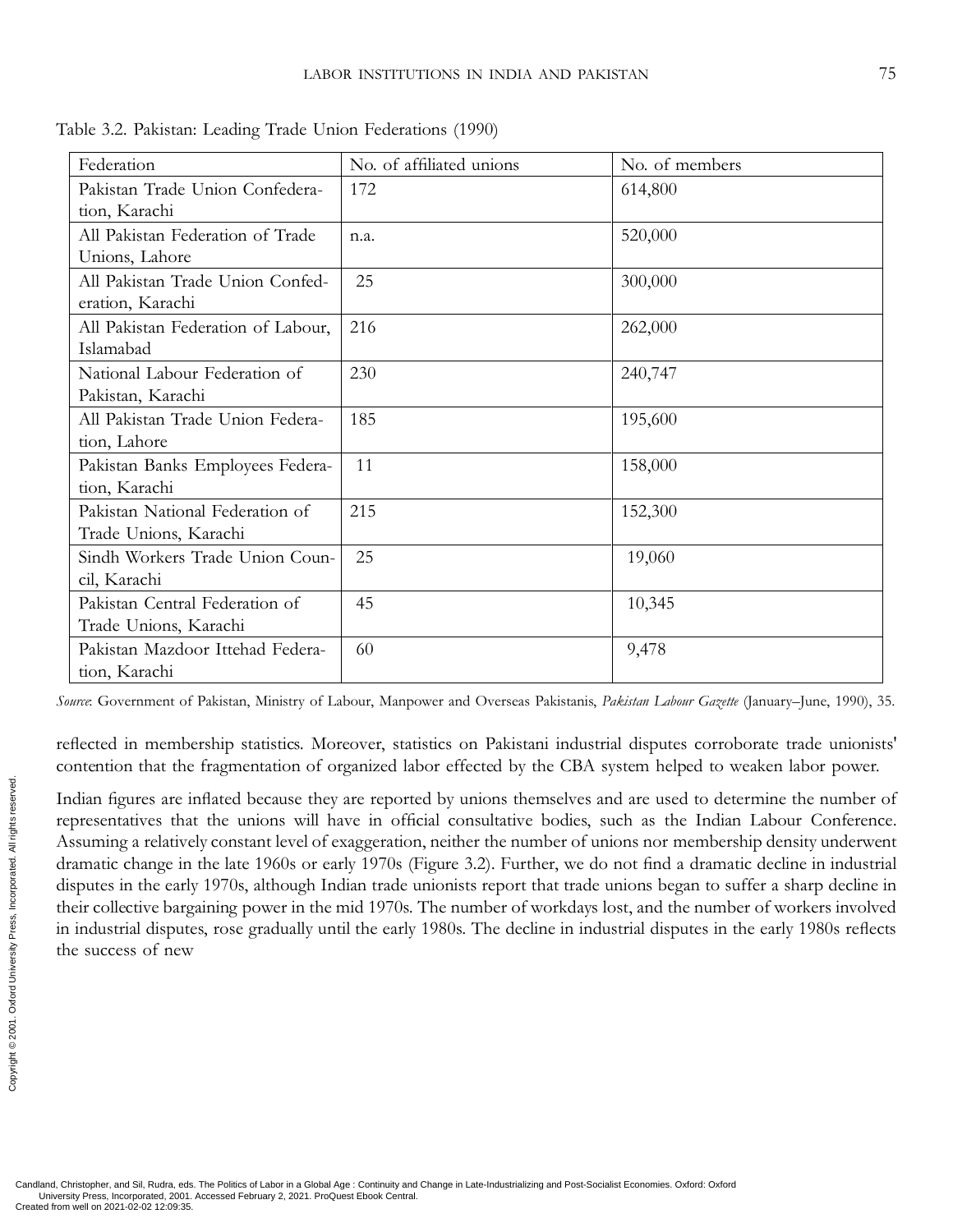Figure 3.1 Unions, Membership, and Industrial Disputes in Pakistan (1947–97)

*Source*: compiled from Government of Pakistan, Ministry of Labour, Manpower and Overseas Pakistanis, *Pakistan Labour Gazette* (Islamabad: Printing Corporation of Pakistan Press), various issues.

*Note*: As East Pakistan became Bangladesh in 1971, data before 1972 are for West Pakistan only. Union density over time cannot be reliably estimated as the definition of employment has changed periodically.



production and employment strategies.195

## Institutional Impediments and Social Opportunities

The study of economic reform and adjustment to international economic challenges and opportunities suffers from lack of attention to the social institutions that undergird any economy. Often these social institutions must be reformed if economic reform and adjustment is to be effective. Scholarship on the politics of economic reform has typically presumed that adjustment is a process that government effects upon society, focusing on elite political coalitions and on 'the packaging of programs or the manipulation of opposition Example 1195 Linux Candland, Christopher, and Sil, Rudra, eds<br>Created from well on 2021-02-02 12:09:35.<br>Copyright Created from well on 2021-02-02 12:09:35.<br>Created from well on 2021-02-02 12:09:35.

<sup>&</sup>lt;sup>195</sup> Sujata Gothoskar, Priya Halal, Sharad Dudhat, Odile Flavia, and Girish Vaidya, 'Job Losses and Closures: Management Strategies and Union Counter-Strategies', mimeo, 1990.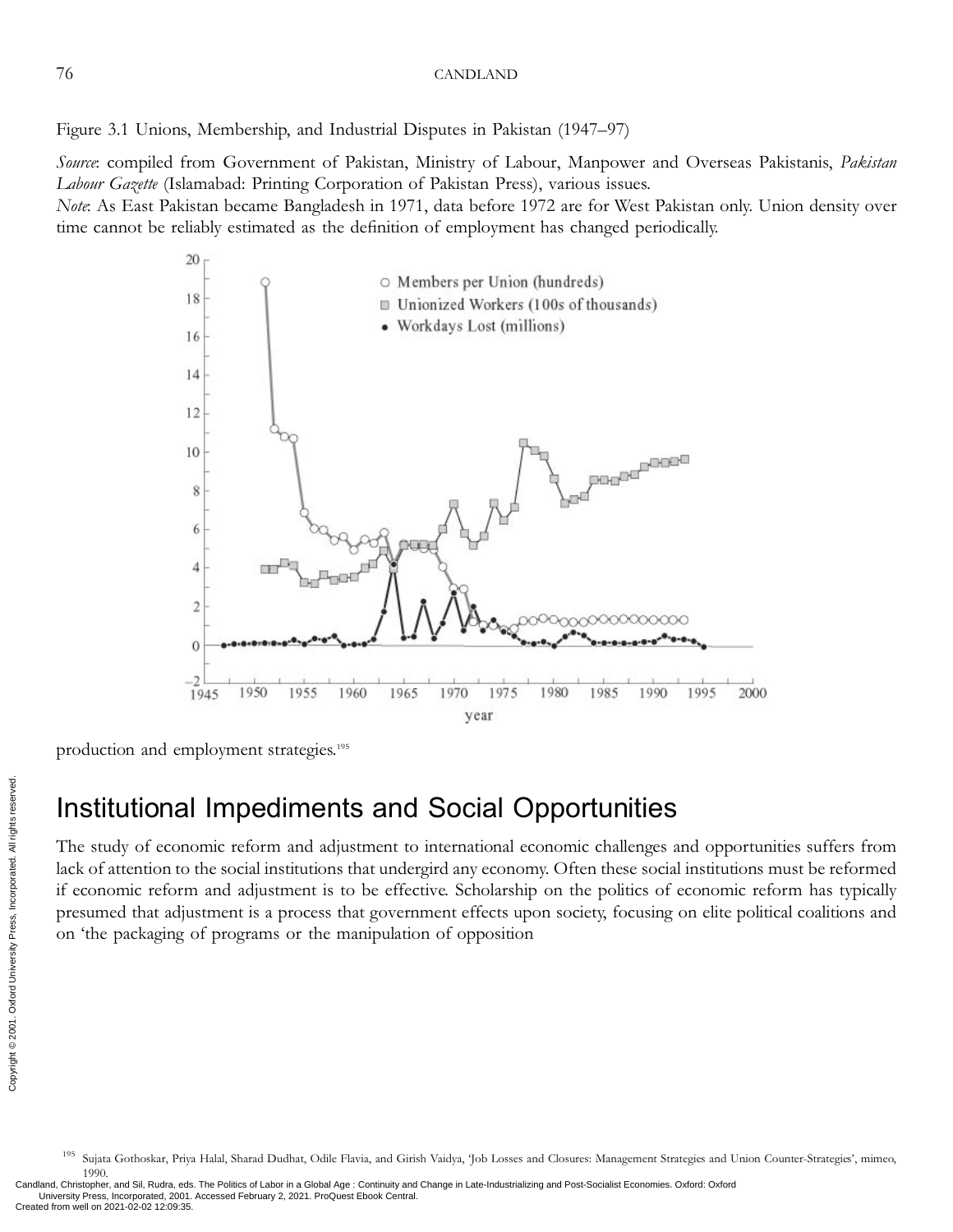Figure 3.2 Unions, Membership, and Industrial Disputes in India (1947–97)

*Source*: calculated from *The Indian Labour Yearbook,* various issues. *Note*: Union density can not be reliably estimated as the definition of employment has changed periodically.



groups' required to implement unpopular economic programs.196 The political element in economic reform runs deeper than much of the politics of economic adjustment literature has recognized. The formation, and transformation, of social institutions and their influence over the economic adjustment process demands further study. The comparative historical analysis reported here suggests that social movements and social institutions are central to economic change.

An institution is a custom or practice, established by law or habit. It may be public or private, formal or informal. The social organizations that preserve and enforce these practices are as significant as these customs and practices themselves because, as social organizations change, they help to transform the institutional landscape. Trade unions are a significant social Examples and the computative reserved.<br>
Examples and themselves because<br>
a significant social<br>
served a significant social<br>
served and the served incorporated. All rights respectively Press, Incorporated. All rights reser

<sup>196</sup> Stepan Haggard and Robert Kaufman, 'Introduction: Institutions and Economic Adjustment', in Haggard and Kaufman (eds), *The Politics of Economic Adjustment* (Princeton: Princeton University Press, 1993), 25.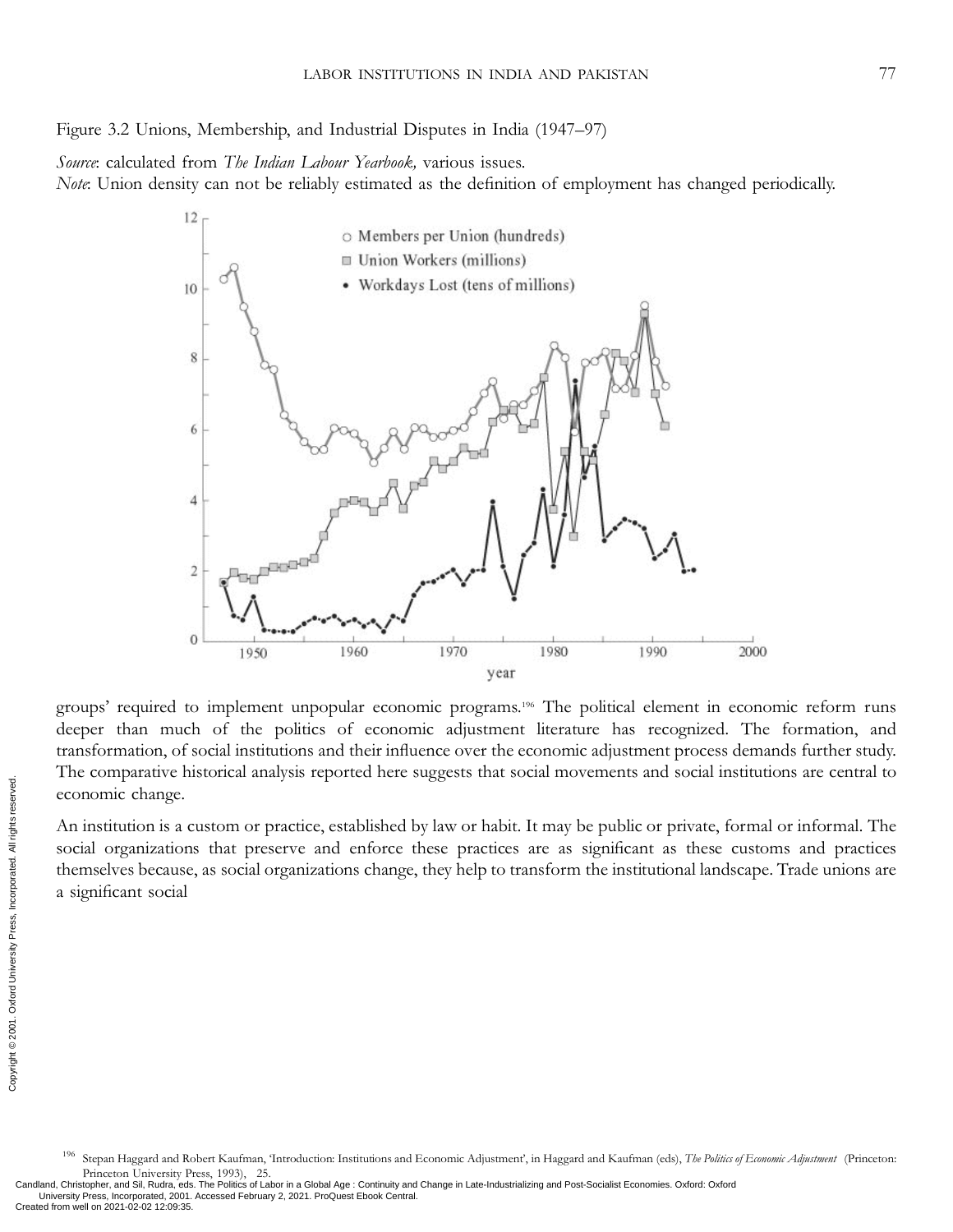organisation in industrial and industrializing societies. There are two particularly significant dimensions to labor institutions, the relationship between political parties and trade unions and the selection of trade union leaders. Each of these can be specified and measured as variables that help to explain the differing patterns of privatization in India and Pakistan.

### Privatization and Trade Union Response

Pakistan initiated an International Monetary Fund (IMF) structural adjustment program in December 1988; India initiated an IMF structural adjustment program in July 1991. One of the essential conditionalities of adjustment in each country is the privatization of the public sector. Despite widely different economic development strategies and official economic ideologies, both countries developed large, although not altogether similarly structured, public sectors.

Political conflicts over privatization often reveal patterns of influence between agencies of the state and social institutions. Like Peter Gourevitch's 'hard times' in the United States and Northern Europe, privatization in India and Pakistan 'expose(s) strengths and weaknesses to scrutiny, allowing observers to see relationships which are often blurred'. <sup>197</sup> Here we examine the experiences with privatization in India and Pakistan to better illustrate the relationship between labor and the state in late-industrializing countries.

The Government of India announced in June 1991 that unprofitable public sector enterprises would, within three years, be cut off from government subsidies. Unprofitable enterprises were to be privatized. Legal passage for the privatization of public sector units, long blocked by employment protection legislation, was cleared in December 1991 through an amendment to the Sick Industries and Companies Act. Despite the policy reforms to facilitate privatization, privatization is largely absent from India's adjustment program. More than nine years since its implementation, the central government has not completed the privatization of any of its 248 enterprises. The government has sold shares in public sector units, but most of these shares have gone to government financial institutions, effectively transferring public debt from public sector industry to public sector financial institutions. Fewer than three dozen public sector enterprises have been subject to disinvestment, and these at an average of less than 10% of equity.

In Pakistan, privatization has been anything but cautious. Rather than gradually disinvesting shares, the government arranged for the wholesale liquidation of the public sector. As soon as Nawaz Sharif became Prime Minister in October 1990, he announced that the public sector would be privatized and industry deregulated. Sharif declared that Pakistan's privatization program would be a model for the Muslim world and would Created from well on 2021-02-02-12:09:35.<br>Candland, Christopher, and Sil, Rudra, eds.<br>Copyright © 2001.<br>Candland, Christopher, and Sil, Rudra, eds.<br>Cented from well on 2021-02-02 12:09:35.

<sup>197</sup> Peter Gourevitch, *Politics in Hard Times* (Ithaca: Cornell University Press, 1986), 9.<br>Candland, Christopher, and Sil, Rudra, eds. The Politics of Labor in a Global Age : Continuity and Change in Late-Industrializin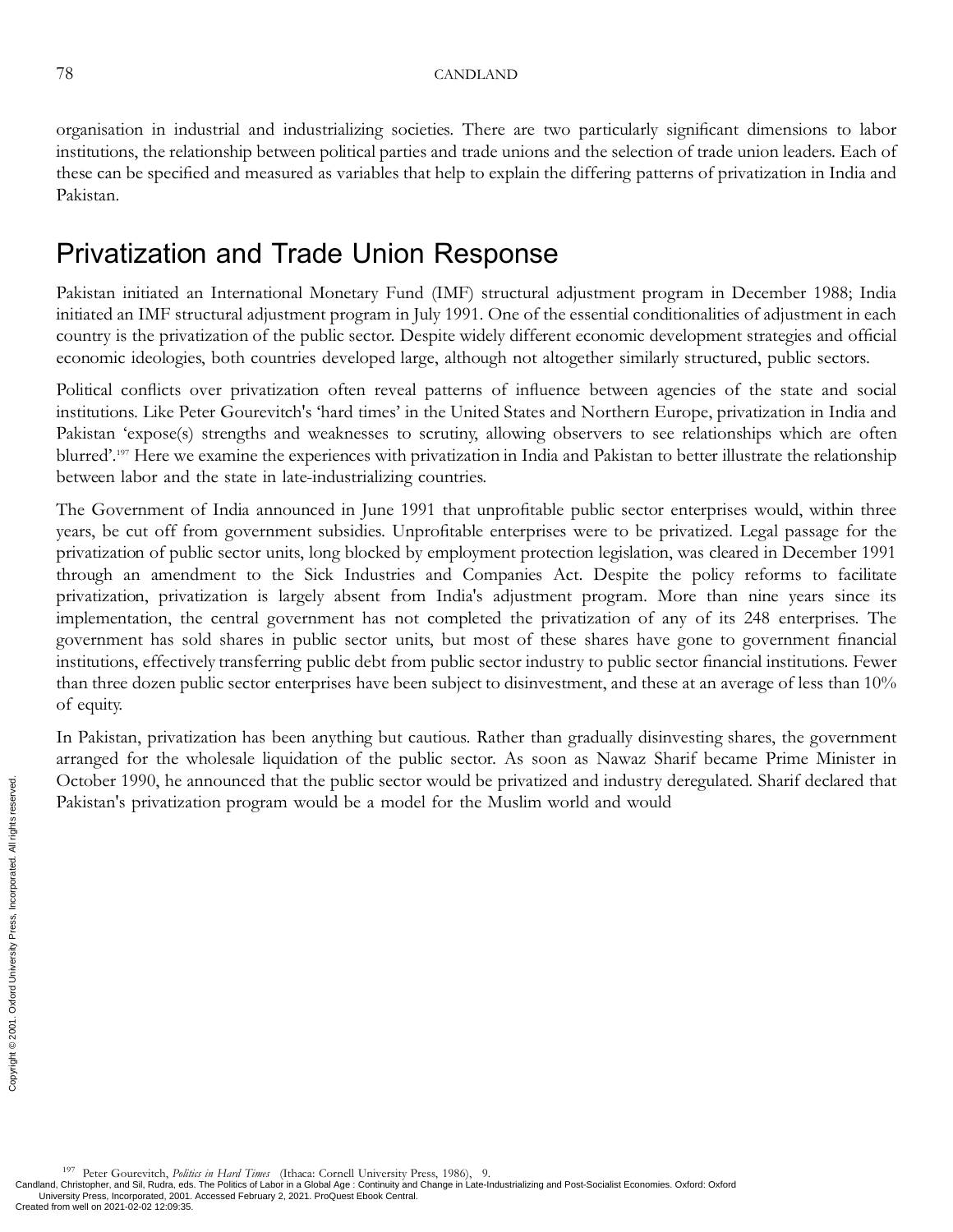rival Margaret Thatcher's achievements.198 Sharif's Disinvestment and Deregulation Committee, later renamed the Privatisation Commission, recommended that the government 'retire from the production of industrial goods'<sup>199</sup> and approved nearly all central government enterprises for privatization. These included all public sector manufacturing enterprises, all the nationalized banks, and such public sector giants as the Pakistan Telecommunications Corporation. Since the Privatization Commission was established, much of the Pakistani public sector has been sold to domestic and foreign private investors.

Trade unions in both countries have organized national and local strikes, public demonstrations, court challenges, and various local agitations in opposition to privatization. Neither movement has been absent on the streets. But in India, protests have led to reversals of government privatization decisions and to a series of tripartite negotiations to manage industrial restructuring by sector. Tripartite negotiations were begun in December 1991 under the auspices of the prime minister's office.<sup>200</sup> In Pakistan, these protests—sometimes quite militant and prolonged—have led to plant level union-government agreements on industrial restructuring. The Government of Pakistan has privatized dozens of public sector enterprises, from tractor factories to large commercial banks.

Pakistan's enterprise-based trade unions negotiated an agreement with the government that smoothed the way for privatization. Pakistani trade unionists in 115 public sector units scheduled for privatization formed the All Pakistan State Enterprises Workers' Action Committee (APSEWAC) in 1990. APSEWAC was able to negotiate an agreement with the federal government that gives workers of privatizing enterprises the options of retaining their jobs for at least one year after privatization, retiring with a pension amounting to four months' salary for every year worked, or collectively purchasing the enterprise using retirement funds and subsidized bank loans.201 Workers' representatives formulated business plans for units manufacturing cement, chemicals, and transport equipment.<sup>202</sup> Nine of the sixtythree industrial and financial concerns that were initially privatized are now owned and, in some cases, managed by employee groups.<sup>203</sup> When the privatization

<sup>198</sup> 'Privatization—Need for Checks and Balances', *Economic Review* (Feb. 1992).

<sup>203</sup> R. Khan [Chief Economist, Pakistan Planning Commission], interview (Islamabad, Pakistan, 29 Nov. 1995).

<sup>199</sup> World Bank, *Pakistan: Country Economic Memorandum FY93* (Washington, DC: World Bank, 23 March 1993), 49

<sup>200</sup> International Labour Office, 'India: Tripartite Cooperation for Structural Adjustment', *Social and Labour Bulletin* (June 1992), 143–5 and Ajeet Mathur, 'The Experience of Consultation during Structural Adjustment in India (1990–92)', 132: 3, *International Labour Review* (1993), 331–45.

<sup>&</sup>lt;sup>201</sup> All Pakistan State Enterprises Workers' Action Committee, 'Accord signed with the Govt', mimeograph (1991). The agreement is summarized in Government of Pakistan, *Economic Survey 1991* –*92* (Islamabad: Government Printing Office, 1992).

<sup>&</sup>lt;sup>202</sup> Mohammad Yaqoob [Chairman All Pakistan State Employees Workers Action Committee], interview (New Delhi, India, 29 March 1992).

Candland, Christopher, and Sil, Rudra, eds. The Politics of Labor in a Global Age : Continuity and Change in Late-Industrializing and Post-Socialist Economies. Oxford: Oxford<br>University Press, Incorporated, 2001. Accessed Created from well on 2021-02-02 12:09:35. Copyright © 2001. Oxford University Press, Incorporated. All rights reserved.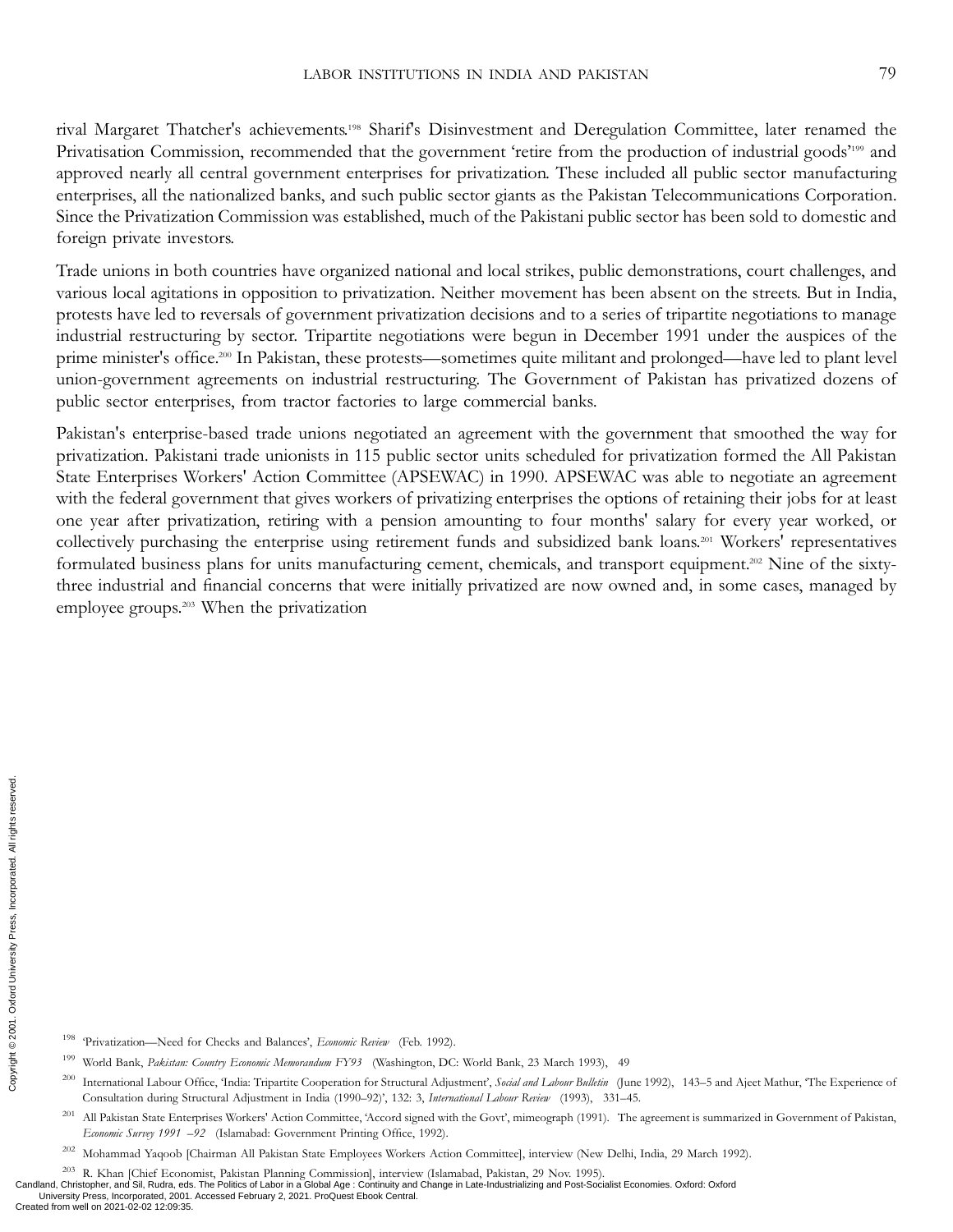of Pakistan's entire power sector was threatened by the refusal of 800 workers to allow foreign investors to inspect the Kot Addu power plant, it was the application of the APSEWAC agreement that resolved the seven-month stand-off.<sup>204</sup> The Government of India, in contrast, has not been able to complete the privatization of a single central public sector unit. The reversal of the government's decision to privatize the giant Indian Iron and Steel Company (IISCO) clearly demonstrates the strength of political unionism labor in India. The government, in a cabinet meeting in November 1993, decided that IISCO should be privatized. The Steel Authority of India Ltd (SAIL), under the financial constraints of a tighter government budget, was unable to finance the necessary modernization. The Communist Party of India–Marxist (CPI–M)-ruled government of West Bengal, where IISCO is located, supported the move. The central government invited bids and accepted that of an Indian industrialist.

The 30,000 workers at the Burnpur-based unit objected to the privatization plan. INTUC, the CPI–M's chief rival in West Bengal, together with other centers, organized a 'lightening strike to oppose the decision'.<sup>205</sup> The unions managed not only to stage a strike throughout the entire public steel sector but also to gain the support of public sector officers' associations. A parliamentary committee, convened to review the privatization decision, recommended that the decision be withdrawn and that SAIL be given the necessary budgetary support to finance IISCO's modernization. The government, despite the Congress Party's majority in the chamber, withdrew from the Lok Sabha, the bill that would have effected the privatization of IISCO. The reversal of the government's decision to privatize the giant public sector enterprise demonstrates the ability of politically affiliated unions, when they are united across party lines and when they form strategic alliances with opposition political parties, to oppose government privatization efforts.

Labor opposition to privatization in India has not been restricted to the traditional mechanisms of strikes and negotiations. Labor agitation has also employed some unusual and ingenious strategies. The Bombay workers of Hindustan Lever, an Indian subsidiary of the giant Anglo-Dutch multinational Unilever, locked out of their factory, produced their own washing detergent powder under the brand name 'Lock-Out'. Selling 110 tons of the powder won the union considerable public attention. Continuing the innovative strategy, the Hindustan Lever Employees' Union runs parallel annual general shareholders' meetings so as to inform investors of various management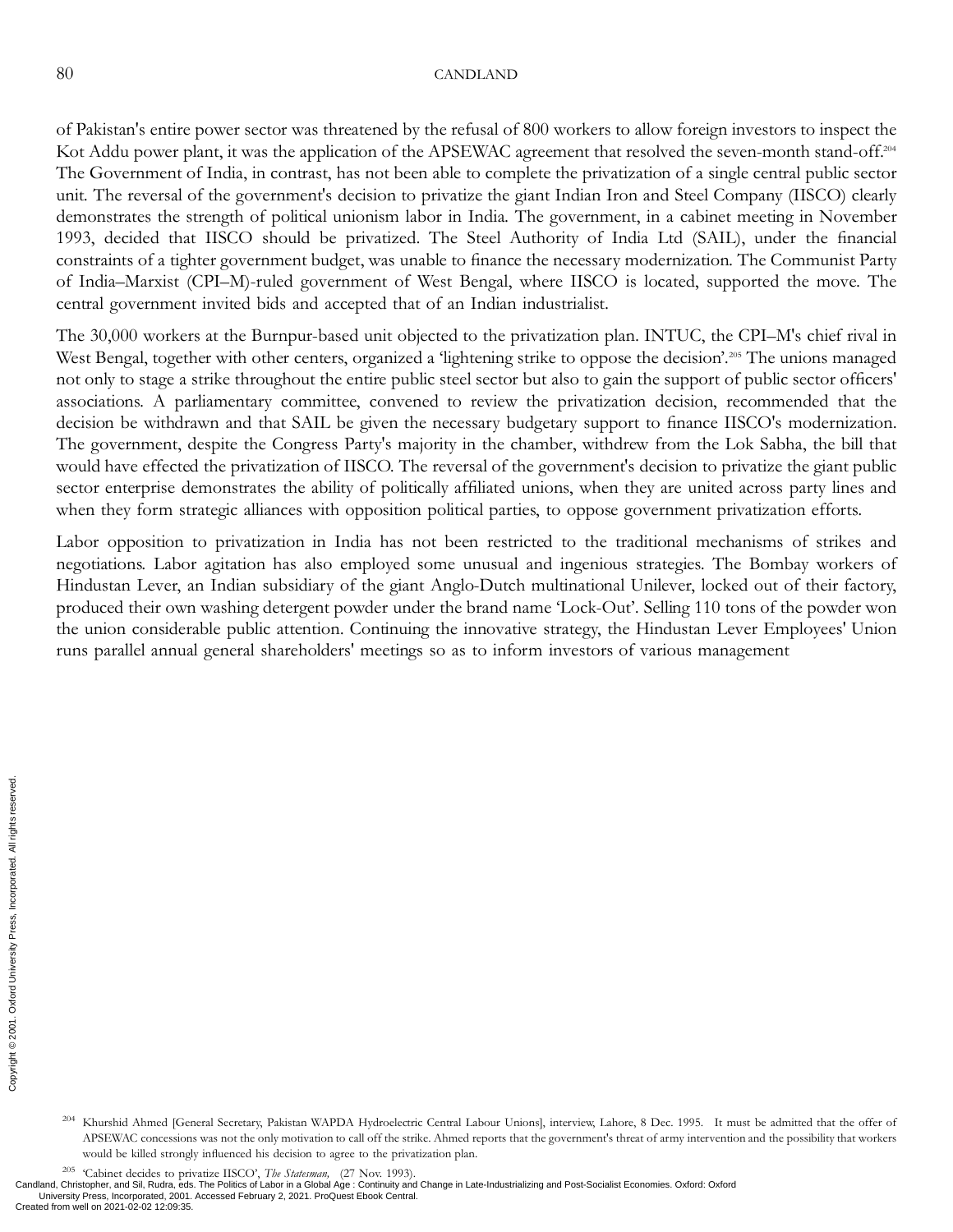and financial irregularities.206 In August 1992, cotton textile mill workers from central Bombay marched through the streets in underpants and undershirts denouncing India's commitment to the eradication of poverty as a sham.<sup>207</sup>

The ability of political unionism to resist privatization also may be seen in the trade union opposition to one of the early attempts by a state government to privatize a public sector enterprise. In May 1991, the Janata Dal Chief Minister of Uttar Pradesh, Mulayam Singh Yadav, took out advertisements offering to sell the three cement plants within the Uttar Pradesh (UP) State Cement Corporation. Nine workers' unions joined to win a UP High Court order to stay the sale. Ignoring the stay, the chief minister drew up an agreement with the Dalmia industrial group for transferring the plant for a seriously undervalued sum. The High Court accordingly began proceedings for a contempt of court case against the chief minister, but the assassination of Rajiv Gandhi, in the middle of India's tenth general election, forced the court to reschedule the case for after July 1991. Before handing over state offices in June, Mulayam Singh Yadav approved the sale of the Dalla plant and began arrangements for handing over the plant to the Dalmia group.

In June 1991, UP government officials and management personnel of the Dalmia group arrived at the factory in Dalla, UP under police escort to transfer possession of the premises. Workers feared that they would lose their jobs. They protested at the factory gate, preventing the new management from entering the premises.<sup>208</sup> Police clubbed, teargassed, and shot workers, killing twelve and injuring over fifty, six of whom were to die later of their injuries.209 According to an investigative delegation by members of the Rajya Sabha, police fired without provocation, pursued workers over three days, and assaulted workers and their wives in their homes.<sup>210</sup> Despite the BJP's position in favor of denationalization, sustained popular pressure organized by the workers of the Dalla plant, joined by other state employee unions, forced the BJP government to cancel the sale of the plant.<sup>211</sup>

Efforts to privatize the Bailadila Mines in Raipur, Madhya Pradesh have also encountered significant labor resistance. Mining and quarrying have been the exclusive preserve of central and state governments. The Government of Madhya Pradesh has entertained proposals for opening the mineral rich Chattisgarh area to the private sector. The giant South African diamond mining company De Beers Consolidated Mines Ltd won the contract. Nippon Denro is also in negotiation with the government over opening

<sup>207</sup> R. Bakshi, 'Bailadila Privatisation', *Trade Union Record* (20 Oct. and 5 Nov. 1995), 35–6.

<sup>208</sup> '9 killed in U.P. Firing on Workers', *Times of India* (4 June 1991).

<sup>209</sup> 'RS Call for Probe into U.P. Firing', *Times of India* (5 June 1991).

<sup>210</sup> N. Siddhanta, 'Brutal Killings at Dalla Cement Factory' (New Delhi: AITUC Publication, Aug. 1991).

<sup>211</sup> Subashini Ali [Communist Party of India Member of Parliament from Kanpur district], interview (Kanpur, India, 22 Dec. 1991). Candland, Christopher, and Sil, Rudra, eds. The Politics of Labor in a Global Age : Continuity and Change in Late-Industrializing and Post-Socialist Economies. Oxford: Oxford<br>University Press, Incorporated, 2001. Accessed The created from well on 2021-02-02-02-12:09:35.<br>Created from well on 2021-02-02 12:09:35.<br>Copyright © 2001. Oxford University Press, Incorporated. All rights reserved. All rights reserved. All rights reserved. All rights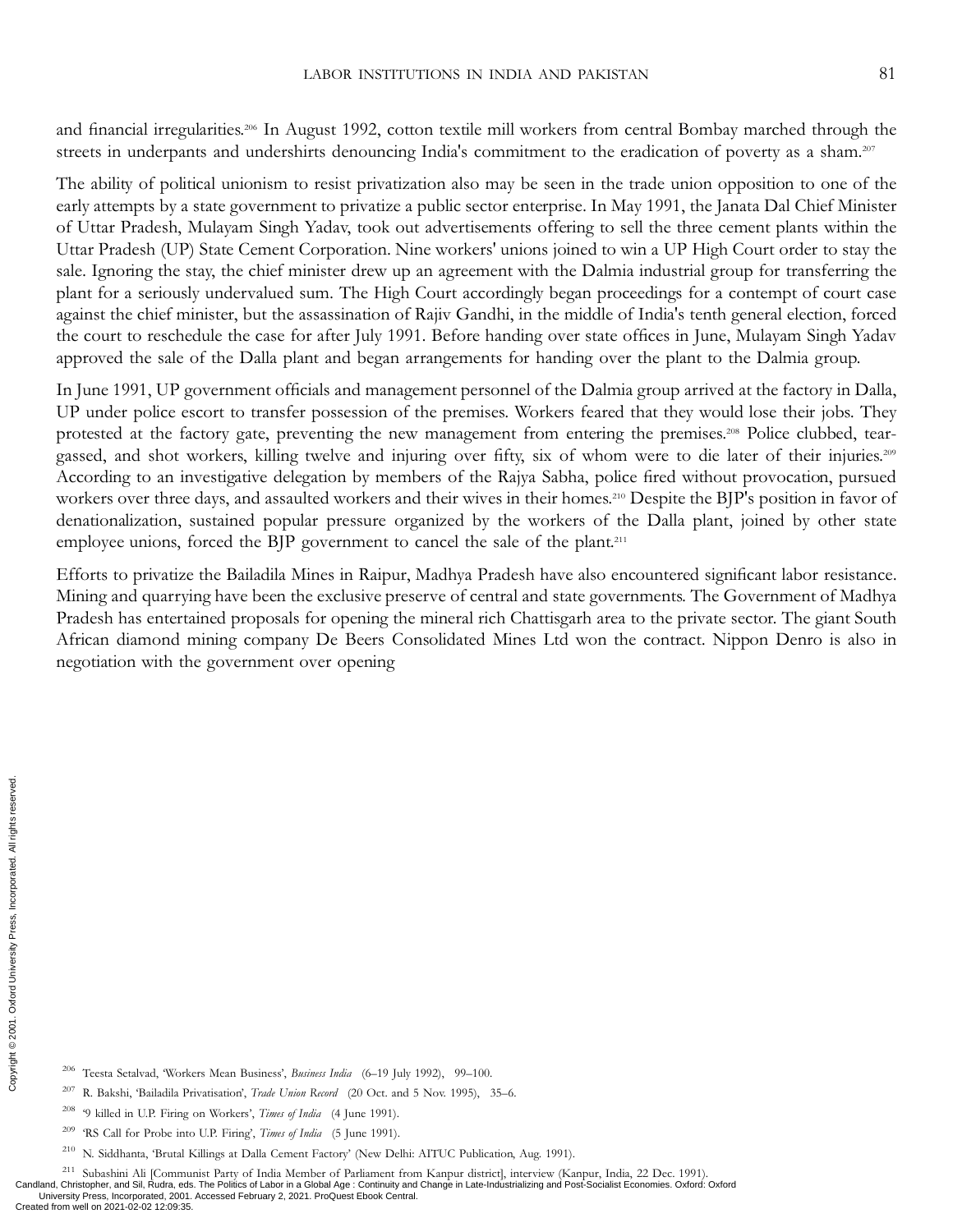iron ore mining to the private sector. The Chhattisgarh Mukti Morcha (Chhattisgarh Liberation Front) organized protests against the privatization plan. The Chhattisgarh Mukti Morcha (CMM) is an independent trade union organized by tribal mine workers, formed in reaction to intimidation and periodic killing of laborers and labor leaders by local police and industrialists. Twenty-one workers were killed in 1978 when police fired on non-violent demonstrations against the mechanization of the mines. The leader of the CMM, Shankar Guha Niyogi, was murdered, allegedly by local industrialists in September 1991. Eleven workers were killed and forty injured in 1992 when police fired on a demonstration for a uniform labor law and the prosecution of Niyogi's killers. The CMM Vice-President Sheikh Ansar in March 1996 contemplated contesting a Lok Sabha seat in the April–May 1996 general elections.212 A mass demonstration was also threatened by the Janata Dal, Communist Party of India, and Communist Party of India–Marxist to prevent Nippon Denro from entering the iron ore mine site at Mine 11B.<sup>213</sup>

The Bharatiya Janata Party (BJP) also opposed the privatization plan, joined by Congress dissidents in the All India Indira Congress (Tiwari) and by Communist Party of India (CPI) activists. They claim that the National Mining Development Corporation (NMDC) has had its proposals for mineral development ignored. The NMDC, with headquarters in Hyderabad, produces 9 million tonnes of iron ore annually in the Bailadilla Sector, one of its major projects, and raises R400 crore (US\$123m) in foreign exchange on diamond exports. The NMDC planned to double its iron ore output from the Bailadila mining sector within five years.<sup>214</sup> Internationally, the NMDC has successfully competed with foreign firms in the supply of modernization equipment. At issue in the protests over the privatization proposals are foreign ownership and profit making in an industry where the Indian public sector industry has the capacity to profitably develop the sector. One CMM labor leader complains that 'they [government officials] say De Beers will bring technology. But just ten percent of the royalty from the mine can buy the technology. Why give it to them?' 215

The conflict over the privatization of Chhattisgarh mining has raised questions about the need for foreign investment and the potential consequence of foreign management in a strategically sensitive sector of the economy. The Bailadilla controversy involves the additional element of a local labor force consisting predominantly of a poor tribal population which has been socially and politically marginalized by local industry, administration, and government. State and higher-caste oppression, now combined with the threat of privatization, forged the local labor force's trade union into a political movement. Labor resistance to the privatization of the Bailadilla Mines is one

<sup>212</sup> Narayanan Madhavan, 'India: Indian Mining Plans Draws Opposition Ire', *Reuters News Service* (31 March 1996).

<sup>213</sup> 'Landmarks', *Business India* (14–27 Aug. 1995), 32.

<sup>214</sup> Bakshi, 'Bailadila Privatisation'.

<sup>&</sup>lt;sup>215</sup> 'Landmarks'.<br>Candland, Christopher, and Sil, Rudra, eds. The Politics of Labor in a Global Age : Continuity and Change in Late-Industrializing and Post-Socialist Economies. Oxford: Oxford<br>University Press, Incorporat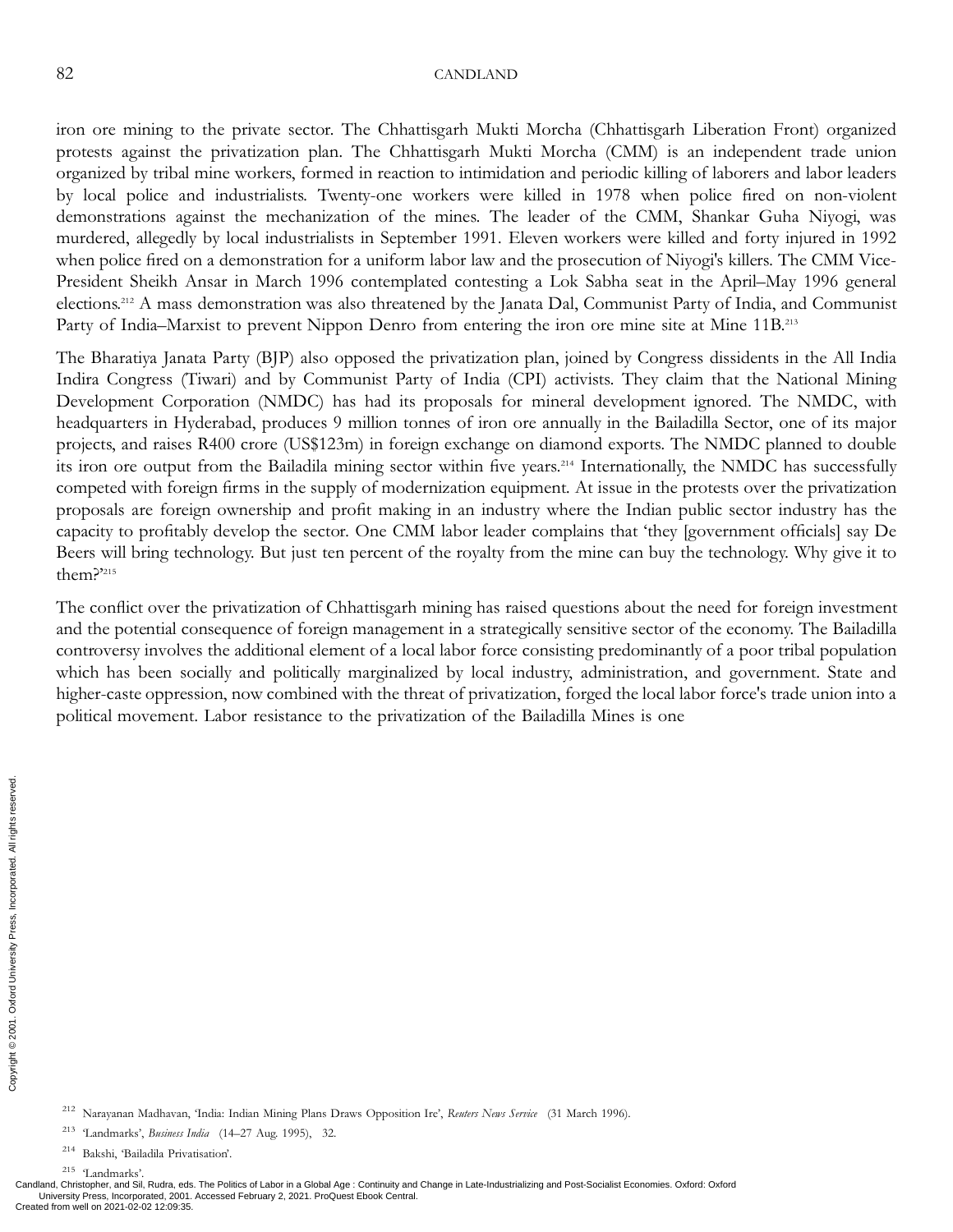instance in a series of opposition efforts by organized labor that dates to the initiation of economic reforms in July 1991.

A stand-off also developed between organized labor and the government over the privatization of the telecommunications industry, formerly in the exclusive purview of the public sector. In January 1994, in the most important component of India's privatization program to date, the central government decided to end the state monopoly in telecommunications. Department of Telecommunications (DoT) unions responded by holding a crippling national strike just before the opening of bids for basic telephone contracts. Labor unions, joined by private firms that were dissatisfied with the tendering procedures, won a Supreme Court ruling in December 1995 requiring the government to address their charges before issuing licenses for telecommunications services to the private sector. The Supreme Court regarded the lack of a regulatory authority to supervise the privatization process as the principal concern.216 In anticipation of the court's verdict, in January 1996 the central government issued an ordinance establishing a regulatory body, the Telecom Regulatory Authority of India (TRAI), to formulate guidelines for the participation of private companies in the privatization of the central government's telecommunications monopoly. The court's decision constituted a victory for the telecommunications labor unions as it specified that an administered process, subject to the political influence that trade unions could apply, would be established for the privatization of the industry.

Indian trade union centers have also been able to obstruct reform of labor legislation envisioned in the IMF structural adjustment program. One of the most contentious issues in India's labor reform process is the fate of the Industrial Disputes Act, 1947 (IDA). Section 25 of the IDA, originally an ordinance under Indira Gandhi's emergency government in 1976, requires government permission before large-scale lay-offs. International financial institutions and foreign aid agencies have applied intense pressure on the central government for an amendment of the IDA so that employers may terminate employees at their discretion. The adoption of this so-called 'exit policy' has been effectively opposed by the trade union centers.

Although the ability of trade union centers to block a major component of the reform program is an important measure of Indian trade union power, some trade unionists privately admit that opposition to the exit policy may have been self-defeating. Employers have been able to dispense with excess labor through lock-outs, voluntary retirement schemes, subcontracting, and other means.<sup>217</sup> The absence of a legal mechanism for the closure of industry

<sup>&</sup>lt;sup>216</sup> A scandal broke when Himachal Futuristics Communications, in a consortium with Israel's Bezeq and Thailand's Shinwarta, was awarded licenses for nine of the 21 basic service zones. The Minister of Communications, Sukh Ram, was accused of favoritism in selecting Himachal Futuristics, which is based in the Minister's home state of Himachal Pradesh and successfully bid US\$24b for the nine zones, despite having revenues of only US\$57m.

<sup>&</sup>lt;sup>217</sup> Arvind Shrouti, 'New Economic Policy, Changing Management Strategies—Impact on Workers and Trade Unions' (New Delhi: Friedrich Ebert Stiftung, 1994). Candland, Christopher, and Sil, Rudra, eds. The Politics of Labor in a Global Age : Continuity and Change in Late-Industrializing and Post-Socialist Economies. Oxford: Oxford<br>University Press, Incorporated, 2001. Accessed The set of the created from well on 2021-02-02-12:09:35.<br>Created from well on 2021-02-02 12:09:35. Copyright Created from well on 2021-02-02 12:09:35.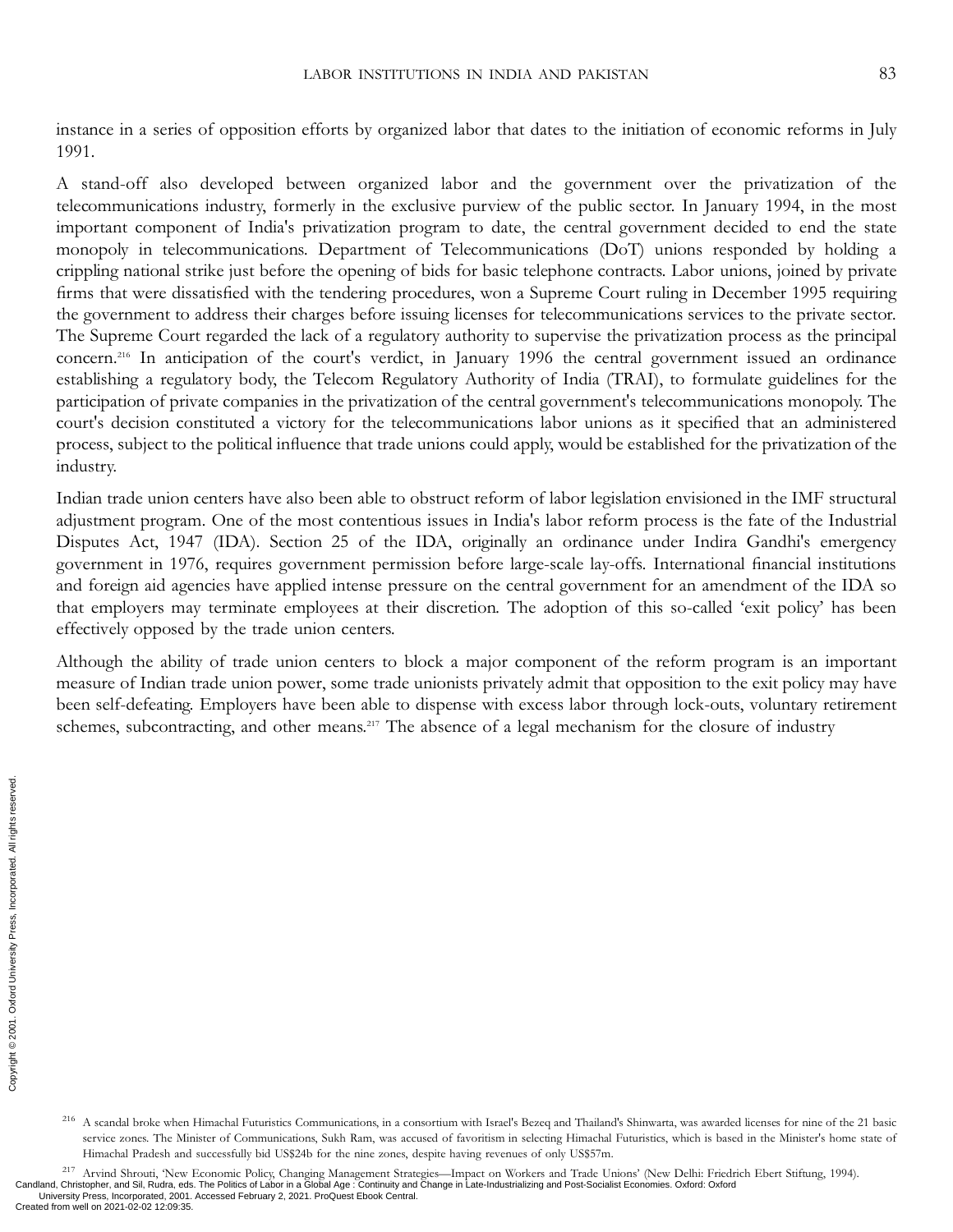has prevented workers from receiving compensation or retraining. Indian trade unions have been able to halt privatization in the public sector and to obstruct labor law reform, but face an altogether different challenge in the increasing informalization of employment and deregulation of the labor market.

Despite the obvious advantages of political unionism in obstructing economic policies, Indian trade unionism is roundly criticized for representing only formal sector workers, being largely concerned merely with wage gains, and seeking to have influence solely through political parties. The contention that political unionism fails to adequately respond to the deep changes that have been occurring in late-industrializing economies, societies, and cultures is now commonplace even among trade unionists.

Brief portraits of industrial relations regimes in three Indian states may help to illustrate the operation of political unionism in India. Karnataka, Maharashtra, and West Bengal have developed markedly different labor institutions. Karnataka and its capital city, Bangalore, is home to a number of large public sector enterprises, particularly in engineering. In the 1950s, the central government opted to locate several strategically significant industries in Bangalore, including Bharat Earth Movers, Bharat Electronics, Hindustan Aeronautics, Hindustan Machine Tools, and Indian Telephone Industries. Karnataka has a reputation for good industrial relations, based on a tradition of stable and strong internal trade union leadership, comparatively low trade union multiplicity, low trade union rivalry, and limited political affiliation.218 As there are regular trade union elections in Bangalore- and Karnataka-based public sector units, 'it is quite common for workers to refuse to affiliate to a national federation [center] even as they seek outside leadership'. <sup>219</sup> Those trade unions that are affiliated are typically linked either to the Communist Party of India's All India Trade Union Congress (AITUC) or the more militant Communist Party of India–Marxist's (CPI–M) Centre for Indian Trade Unions (CITU). Another significant dimension of Karnataka's industrial relations regime is that successive governments have not typically favored specific labor leaders or specific political parties' labor wings.

West Bengal stands in contrast to Karnataka. CITU grew powerful and militant in West Bengal in the early 1970s. In keeping with Leninist ideology, however, CITU deferred to the Party after the CPI–M's electoral victory in the state in 1977. West Bengal's industrial relations regime is interventionist. 'Almost every industrial dispute in Calcutta goes through the labour department and ends up with the political executive of the state'.<sup>220</sup> At the same time, management has been generally pleased by labor's deference to the stability of West Bengal's government and industry and consequent aversion to

<sup>219</sup> Ibid. 130.

 $220$  Ibid. 134.

Candland, Christopher, and Sil, Rudra, eds. The Politics of Labor in a Global Age : Continuity and Change in Late-Industrializing and Post-Socialist Economies. Oxford: Oxford<br>University Press, Incorporated, 2001. Accessed The creation of 2021-02-02<br>
Creation Creation Creation Creation Creation Creation Creation Creation Well on 2021-02-02 12:09:35.<br>
Candland, Christopher, and Sil, Rudra, eds.<br>
Created from well on 2021-02-02 12:09:35.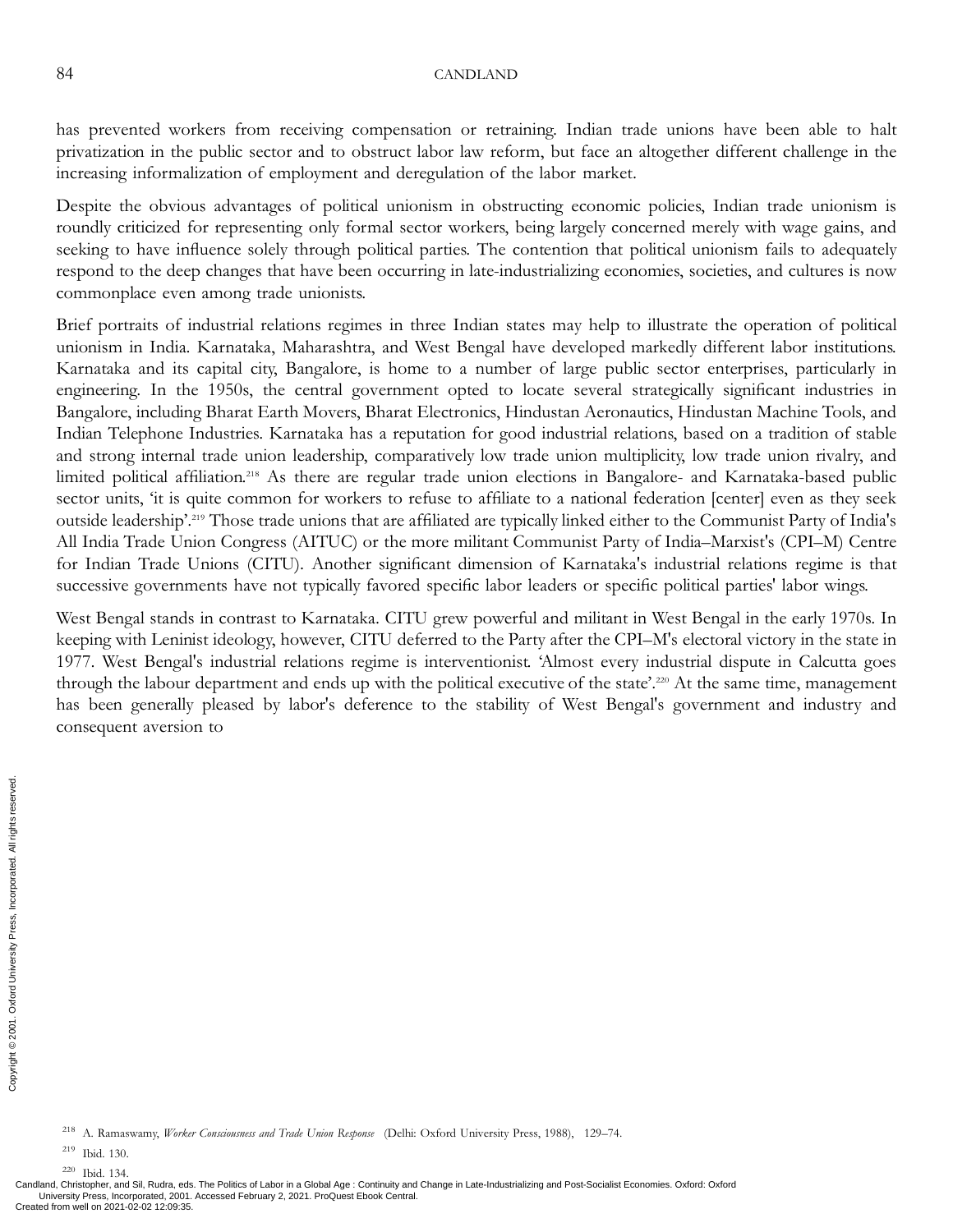disputes or strikes.<sup>221</sup> The CPI–M's recent overtures to business, and support to privatization and industrial closure plans has provoked criticism from the West Bengal left.<sup>222</sup>

Maharashtra, which is home to one quarter of the country's industry, is characterized by strong independent unions (i.e., unions unaffiliated to a trade union center). One estimate is that 69% of those laborers in the state who are organized are members of independent unions.223 Maharashtra is also characterized by a corporatist industrial relations regime. The Bombay Industrial Relations Act (BIR) of 1946, which regulates industrial relations throughout the state, requires that a single union in each industry be recognized by government as the sole collective bargaining agent for all workers in that industry. Such recognition is based on unverified membership lists supplied by the unions themselves (the check-off system). This has allowed some affiliated and external unions, such as INTUC's powerful Rashtriya Mills Mazdoor Sangh (RMMS), to dominate industrial relations in their industry, which itself causes considerable industrial unrest.

Ironically, the principal source of the political strength of the Indian trade union movement—its relationship to the major political parties—is also its principal source of shopfloor weakness. The close ties between Indian trade union centers and the major political parties have made the unions dependent upon political party priorities and rivalries. Scholarship on trade unions in India has argued that the Indian unions are politically weaker than their European counterparts because there are too many of them. Lloyd Rudolph and Susanne Hoeber Rudolph refer to this as 'involuted pluralism', adapting Clifford Geertz's concept of 'agricultural involution' to emphasize the effect of excessive multiplicity. Indian trade union multiplicity certainly complicates labor-management negotiations and is often exploited by management'.<sup>224</sup> The weakness of Indian trade unions, however, is a consequence of trade union dependency upon political parties, of which multiplicity is only a symptom. In Pakistan too, more than a dozen unions might be active in a single enterprise. But Pakistan's collective bargaining agent (CBA) system requires management to negotiate with only one, thus regulating shopfloor political rivalry.225

While the Indian trade union centers have been powerful in obstructing official national-level privatization, they are socially weak. Privately, trade union officials admit that union membership in trade union centers has

<sup>221</sup> Ibid. 175–202.

<sup>222</sup> Nagarik Mancha, *Against the Wall: West Bengal Labour Scenario* (Calcutta: Spokesman, 1991).

<sup>223</sup> Arvind Shrouti [Researcher, Maniben Kara Institute], interview (Bombay, India, 25 June 1996).

<sup>224</sup> Lloyd Rudolph and Suzanne Hoeber Rudolph, *In Pursuit of Lakshmi* (Chicago: University of Chicago Press, 1987), 259–89; Clifford Geertz *Agricultural Involution* (Berkeley: University of California Press, 1963).

<sup>&</sup>lt;sup>225</sup> In some enterprises, such as Pakistan Steel Mills and Karachi Port Trust, political rivalry between plant unions is high at CBA election time.<br>Candland, Christopher, and Sil, Rudra, eds. The Politics of Labor in a Gl The set of the set of the set of the set of the set of the set of the set of the set of the set of the set of the set of the set of the set of the set of the set of the set of the set of the set of the set of the set of t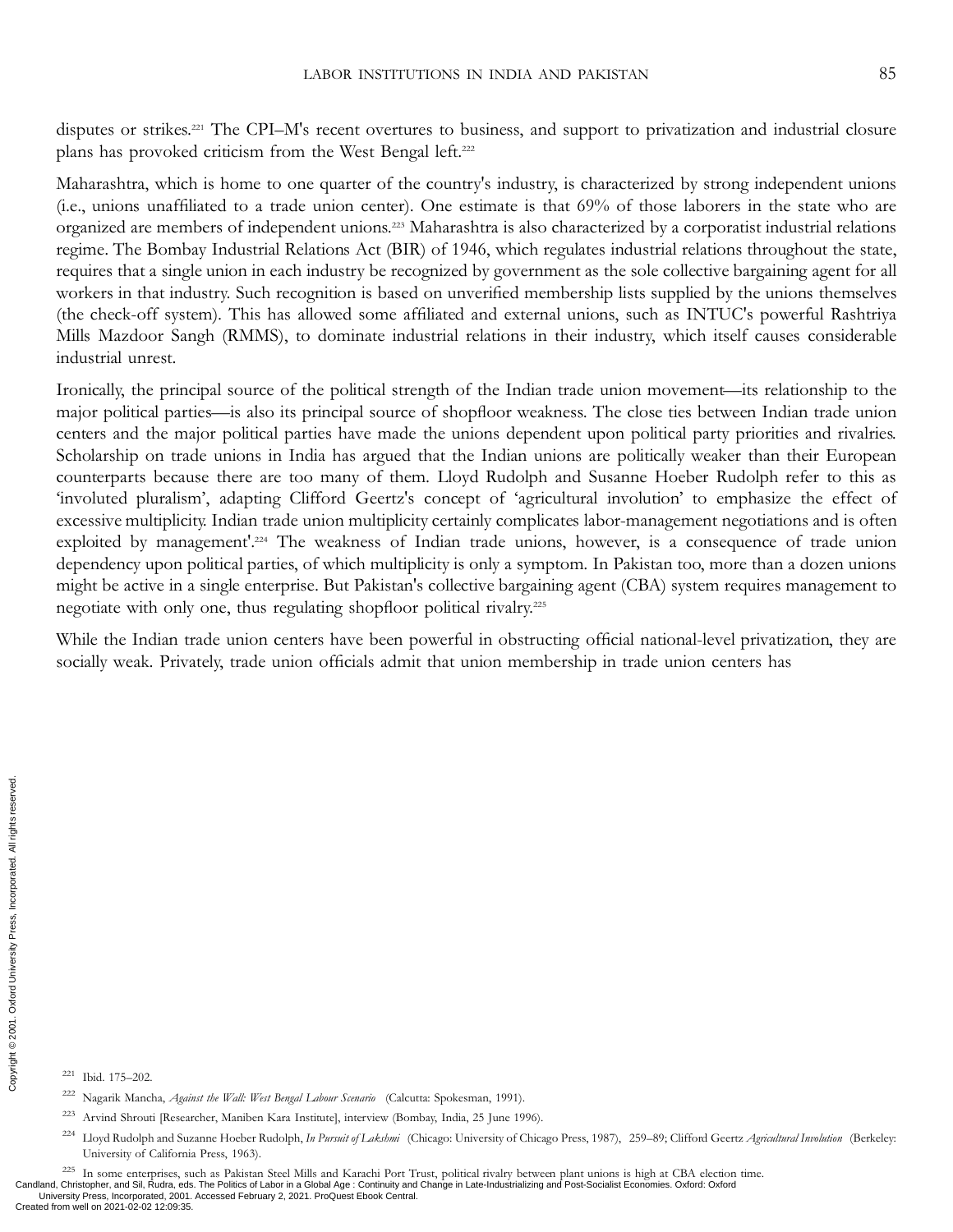dropped. Publicly, social activists and representatives of non-governmental organizations complain that trade union center officials are conservative, uncooperative, and bureaucratic. This is a reflection of the cost of labor's incorporation by political parties.

One of the strongest indications of workers' frustration with political unionism was the Bombay textile strike, the world's largest industrial action, as measured either by the number of workers involved or by the number of workdays lost. One of the chief demands of the striking workers was the de-recognition of the INTUC-affiliated Rashtriya Mill Mazdoor Sangh (National Mill Workers' Union). Under the corporatist Bombay Industrial Relations Act of 1946, a single trade union is recognized for the cotton, woolen, and silk textile industries in the states of Maharashtra and Gujarat. Since 1946, the Congress-affiliated Rashtriya Mill Mazdoor Sangh (RMMS) has been the sole recognized union for sixty mills in Bombay.<sup>226</sup> Textile workers regard the RMMS as an instrument of management not as a union that represents textile workers.227 Workers were so determined to strike against the RMMS that they enlisted the independent Datta Samant to lead to the strike.228 Samant, who has since been murdered, was politically independent and militant. The millowners intransigence resulted in the retrenchment of at least 100,000 workers.<sup>229</sup> The strike has yet to be called off. Most of the textile workers moved to poorly paid and unregulated informal work in power-loom sheds. The struggle for independent unionism in the Bombay textile industry suggests that the power of political unionism may be purchased at a rather high price.

Political unionism is increasingly viewed by labor organizers, even within the Indian trade union centers, as a hindrance to their social relevance. In West Bengal, the Communist Party of India–Marxist (CPI–M) government has privatized industry and retrenched labor and the otherwise firebrand Centre for Indian Trade Unions (CITU) has largely conceded.230 Even trade union officials in the political unions acknowledge that Indian trade unionism is hobbled by a dependent relationship to political parties. One retired INTUC official suggested that the best thing that the Indian trade union centers could do for the Indian labor movement would be to disband.231

The costs of incorporation may also be gauged by the importance that Indian trade union centers assign to workers' management schemes as a mechanism for preserving employment in an era of industrial restructuring.

<sup>230</sup> Nagarik Mancha, *Against the Wall.*

<sup>226</sup> Hariben Naik, [President, Rashtriya Mills Mazdoor Sangh], interview (Bombay, India, 20 April 1992).

<sup>227</sup> Hubert van Wersch, *The Bombay Textile Strike 1982* –*83* (Bombay: Oxford University Press, 1992).

<sup>228</sup> Datta Samant [President, Kamgar Aghadi (Workers' Party)], interview (Bombay, India, 3 March 1993).

<sup>229</sup> Bakshi, 'Bailadila Privatisation'.

<sup>231</sup> Kamal Muzumdar [former INTUC official], interview (New Delhi, India, 28 November 1991). Candland, Christopher, and Sil, Rudra, eds. The Politics of Labor in a Global Age : Continuity and Change in Late-Industrializing and Post-Socialist Economies. Oxford: Oxford<br>University Press, Incorporated, 2001. Accessed The set of the set of the set of the set of the set of the set of the set of the set of the set of the set of the candidate Press, Incorporated from well on 2021-02-02 12:09:35. Coptaked from well on 2021-02-02 12:09:35.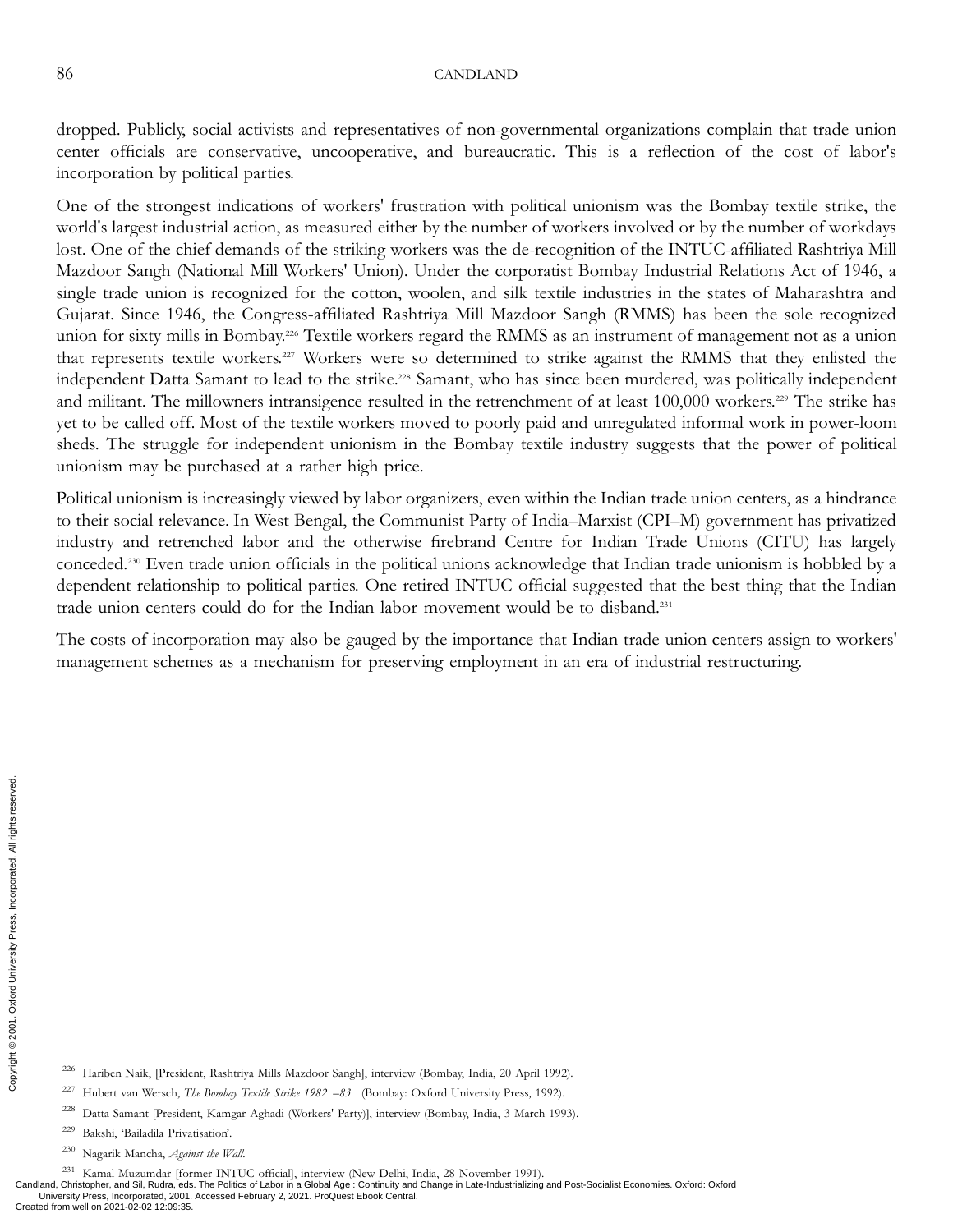The official trade unions greet workers' management schemes with no more than rhetorical support, although workers, anxious to retain their jobs, are eager to pursue worker buy-out and worker management schemes. The interest with which Pakistani workers have pursued workers' management stands in stark contrast to the indifference of Indian trade union officialdom. Pakistan trade unionists, who act more often as the leaders of a factory based community than as the officials of a quasi-governmental agency, are often quite aggressive in pursuing workers' shopfloor concerns.<sup>232</sup>

## Developing New Trade Union Strategies

Recently, Indian and Pakistani have laid emphasis on advancing trade union independence and internal democracy, organizing informal sector workers, and promoting workers' ownership and management plans and labor education programs. Only the broad contours of these emergent strategies can be suggested here.

At the national level, India's trade union centers have made significant moves in self-transformation. Two of the largest trade union centers, the All Indian Trade Union Congress (AITUC) and the Congress Indian National Trade Union Congress (INTUC), have taken initiatives to 'delink themselves from their parent political organisations'.<sup>233</sup> An even more significant development is the planned merger of the Hind Mazdoor Sabha (HMS) and AITUC. Perhaps the most significant development for trade union independence and democratization as well as for organization of the informal sector is the formation of the National Centre for Labour in May 1995. Made up of nearly two dozen labor unions, it is the only national trade union federation that aims to organize and represent informal sector workers. The National Centre for Labour (NCL) maintains its independence from political parties. The NCL represents nearly 600,000 workers in industries ranging from embroidery, to fishing, forestry, and construction work. Years of careful planning for the organization of the NCL forged a shared perception that 'different sections of the working class[es]' should engage in 'education and information sharing' and joint 'lobbying and interaction [with] . . . government and its regulatory agencies'. <sup>234</sup> The formation of the NCL gives evidence of the resilience and responsiveness of labor to the economic and political challenges facing organized labor.

Indian trade unionists now acknowledge having once ignored the vast informal sector. As AITUC President E. Balanandan put it, the informal sector was viewed as residing 'on the fringes of its parent, the robust organised

<sup>234</sup> Ibid. 2486.

<sup>&</sup>lt;sup>232</sup> Zafar Shaheed, 'The Organisation and Leadership of Industrial Labour in Pakistan (Karachi)' Unpublished PhD dissertation (Department of Politics, University of Leeds, 1977).

<sup>233</sup> Mohan Mani, 'New Attempt at Workers' Resistance', *Economic and Political Weekly* (7 October 1995).

Candland, Christopher, and Sil, Rudra, eds. The Politics of Labor in a Global Age : Continuity and Change in Late-Industrializing and Post-Socialist Economies. Oxford: Oxford<br>University Press, Incorporated, 2001. Accessed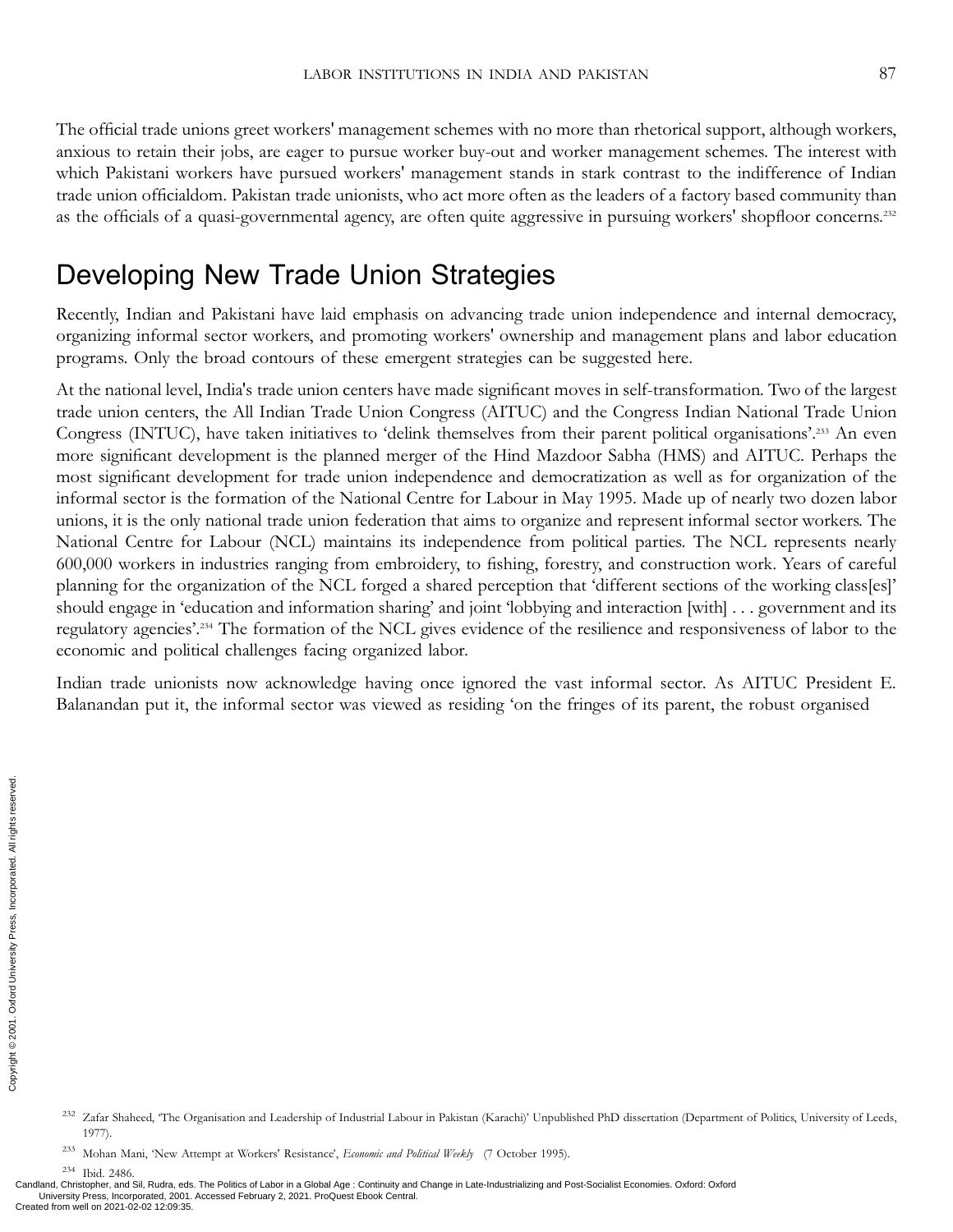sector'. Balanandan reflects common sentiments among South Asian trade union leaders: the informal sector, based on 'low working capital, cheap labour and scuttling of all labour laws . . . now threaten[s] the very existence . . . of the organized sector'. Trade unions 'must work more systematically to organise the workers in the unorganised sector and bring them into the common struggle, which will give a new turn to the trade union movement in the country'.<sup>235</sup>

The Self-Employed Women's Association (SEWA), one of the members of the National Centre for Labour (NCL), led a successful campaign for the adoption of an International Labour Organization (ILO) Convention on Home-based Workers. The SEWA has a membership of 220,000 women, in block printing, silk screening, garment stitching, and embroidery, 23,000 of whom work at home.<sup>236</sup> Discussions in the ILO raised understanding about the limited protections to this large and growing segment of the informal sector. The implementation of the ILO Home Work Convention will promote the equal treatment and legal protection of home-based informal sector workers.

Another front within Indian trade unionism has pressed for 'the creation of worker cooperatives [as] an alternative form of ownership and control over production'. <sup>237</sup> The movement of plant based trade unionists pursuing workers' management has grown in response to the widespread problem of mismanagement in the private sector. Outstanding credit tied up in sick industries in the private sector was estimated at over US\$3bn in 1989 and was expanding at a rate of over 18% per annum.238 A government commission found that the majority of these industries are unprofitable due to mismanagement.<sup>239</sup>

Kamani Tubes Ltd in Bombay, manufacturer of metal tubes, is the most celebrated workers' management experiment in India. Company performance at privately owned and operated Kamani Tubes began to decline in 1975. 'Internecine feuds and litigation among Kamani family members' and 'imprudent and undesirable management practices' made the enterprise unprofitable.240 The Industrial Development Bank of India and a national bank devised refinancing and rehabilitation schemes, giving the company fresh capital. Still, Kamani Tubes suffered losses. In 1987, the Kamani

<sup>235</sup> Balanandan, 'Presidential Address to the Working Committee Meeting (annual) of the All India Trade Union Congress', 2 November 1995 (Bhilai), in *The Working Class,* 25: 4 (New Delhi: AITUC, December 1995), 5–6.

<sup>236</sup> Ela Bhatt, 'SEWA is Heading Towards Full Employment at the Household Level', interview with Sindhu Menon, in *Labour File,* 2: 4 (April 1996), 19–22.

<sup>237</sup> Damodar Thankappan [Director, Centre for Workers' Management], letter to P. Chidambaram [Minister of Finance], 15 June 1996.

<sup>238</sup> Omkar Goswami et al., 'Report of the Committee on Industrial Sickness and Corporate Restructuring', submitted to the Union Minister of Finance, Government of India, July 1993, 3.

<sup>239</sup> Tiwari *et al.* (1984).

<sup>240</sup> Government of India, Ministry of Finance, Board for Industrial and Financial Reconstruction, *Industrial Sickness—Case Studies: Metallurgical*, 1: 4, mimeo (July 1991).<br>Candland, Christopher, and Sil, Rudra, eds. The The created from well on 2021-02-02-02-12:09:35.<br>Created from well on 2021-02-02 12:09:35.<br>Copyright © 235. Balanandan, 'Presidenti<br><sup>235</sup>. Ela Bhatt, 'SEWA is H<br><sup>235</sup>. Damodar Thankappan<br><sup>238</sup>. Omkar Goswami *et al.*<br>Univ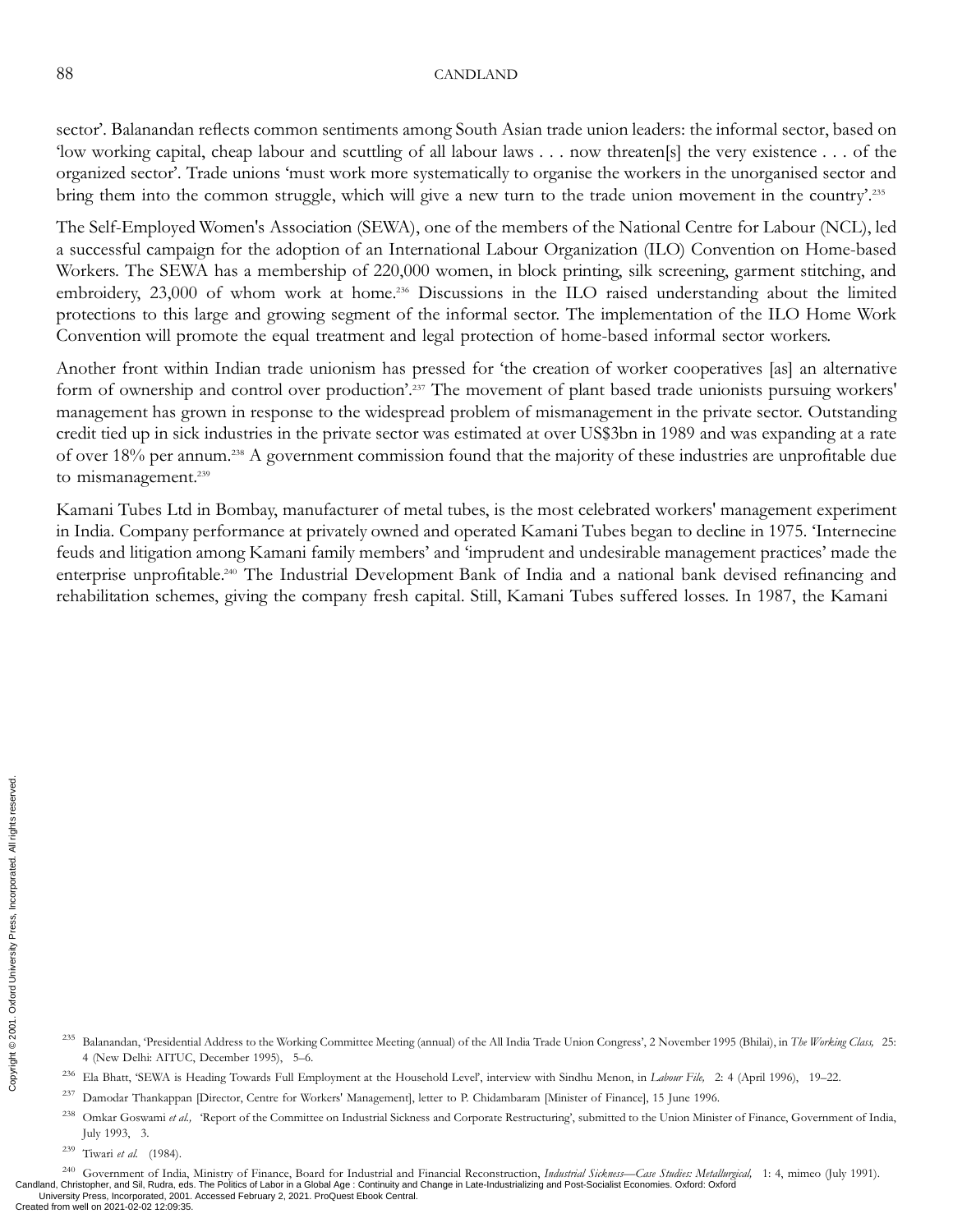Employees Union won a Supreme Court judgment referring the company to the Board for Industrial and Financial Reconstruction. The union devised a plan, approved by the Board, to cut the labor force and finance operations through reductions in salaries and the use of provident funds. The worker-managed company became profitable within two years of operation.<sup>241</sup>

The success of the workers' management experiment at Kamani Tubes led to the formation of the Centre for Workers' Management and to five other successful workers' management operations. Each of these worker-managed manufacturing industries is the result of the workers' struggle to keep a mismanaged private sector enterprise viable. It is curious, given the prevalence of cooperatives in Indian agriculture, that workers' cooperatives in India are rare and given little but rhetorical support by the government and by official trade union centers. The Centre for Workers' Management (CWM) aims to reverse this tendency by giving management education to labor organizers, developing techniques to monitor the financial performance of enterprises, and facilitating the development and adoption of rehabilitation schemes for sick companies.

Advocates for workers' management solutions to sickness in Indian industry continue a long tradition of exposing private and public sector mismanagement. Together with other labor organizers, they argue that as privatization is a method for improving efficiency, not an end in itself, then increased managerial autonomy and new forms of ownership are required. Major business groups are managed privately, without day to day interference by government agencies, despite the fact the government often owns the majority of the assets in their industries. In the public sector, however, the government often fails to appoint directors for long periods and important production and marketing decisions are not made with due consideration to long-term viability. Workers have demonstrated unique perspectives on management and incentives for industrial competitiveness. By force of the new economic policies and accompanying industrial restructuring, Indian trade unions have stepped up their surveillance of company corruption and mismanagement, in both the private and public sector. Trade unions have raised concern in national economic policy debates that the public sector is being treated by some as the private domain of select civil servants, politicians, and businesspeople. The workers' management movement is to a large degree an expression of workers' commitment to responsible industrial development.

The experience of one trade unionist, the president of one of two 'representative' unions at a large Indian public sector unit, suggests the journey that unionists have had to undertake. Bharat Electronics Ltd was disinvested of more than 20% in 1991 in India's first round of public sector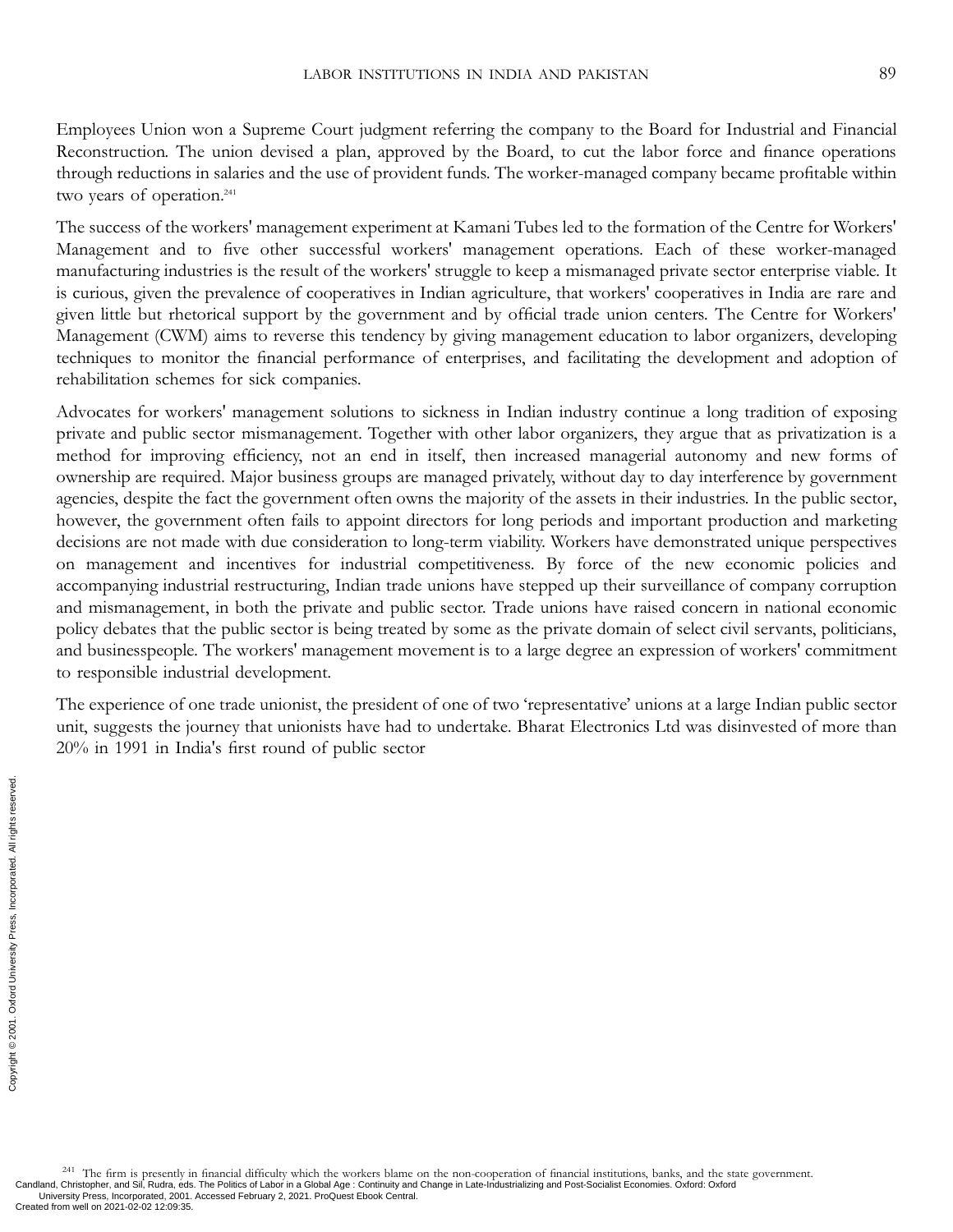disinvestments and another 5% in 1995. Matthew, the President of AITUC, was elected over the official candidate of the Communist Party of India (CPI), to which AITUC is affiliated. Workers in Karnataka and especially in the Bangalore public sector, where Bharat Electronics is located, have a reputation for preferring the representation of politically unaffiliated leaders over affiliated leaders. Under Matthew's leadership, the union won a Karnataka High Court case against further privatization on the grounds that the management had not formulated a business plan that demonstrated the need for or the advantage of further disinvestment. The Court held that until the central government could show such a plan, it could not initiate further disinvestment.

Employees have also proposed a shareholding plan, under consideration by the High Court. This gives evidence of the commitment of the workers to industrial restructuring and market competitiveness. Matthew argues that the enterprise needs to try 'new forms of ownership and management' and to be 'receptive to collaboration between publics sector units and multinational corporations'.<sup>242</sup> The willingness of the labor leader and of the workers whom he represents to accommodate to the demands of the market reflects the commitment of Indian industrial workers generally to do what is necessary to ensure that their companies and their jobs survive.

One of the challenges these unions face is to demonstrate to government that they have not only the organizational strength and determination to organize strikes and political protests but that they also have the ability to discuss and negotiate credible industrial rehabilitation programs. Indian trade union centers are discussing industrial and labor force restructuring in a series of Special Tripartite industrial rehabilitation commissions. Indian trade union centers are negotiating with government the rehabilitation of the cotton textile, jute, chemical, engineering, electricity generation and distribution, and road transport industries.

Pakistani trade unionists have also been active in developing new union strategies. New varieties of union strategies are emerging in Pakistan, involving inter-federation cooperation, trade union-community alliances, support for workers' ownership and management schemes, and a renewed emphasis on workers' education. At the national level, the most significant recent development in Pakistan trade unionism was the March 1995 formation of the Pakistan Workers' Confederation (PWC). The PWC has coordinated protests across the country against wage compression, rising prices, unemployment, the contract labor system, industrial closures, and underutilization of capacity. The merger is explained by the six participating federations as necessitated by the deep economic, political, and social crisis in which feudalism, corruption, nepotism, and lawlessness have reached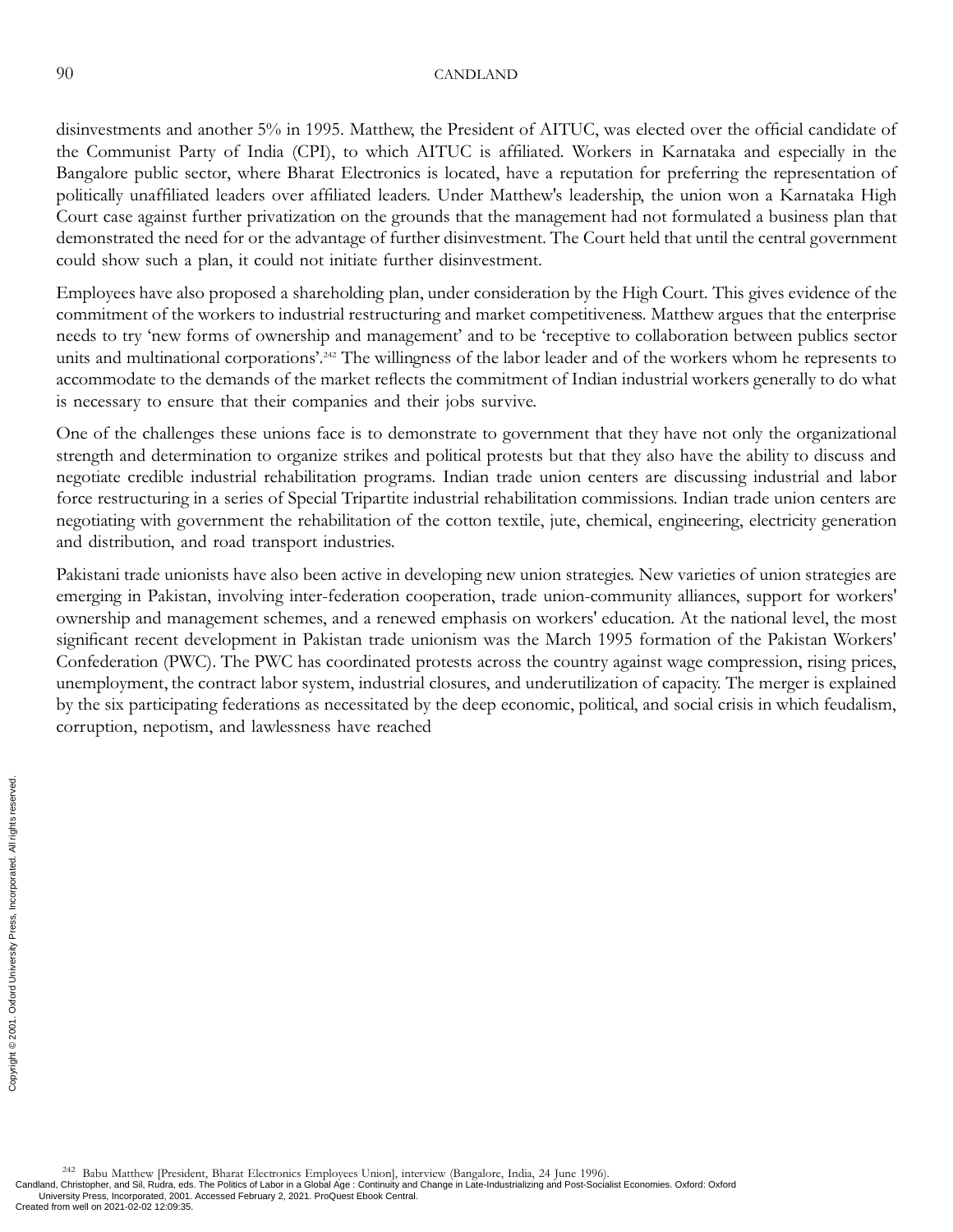historic heights. The PWC represents more than two hundred thousand workers. One of the PWC's objectives is to gain greater influence over economic policy decisions.

The central concern of one of the federations participating in the PWC, the All Pakistan Federation of Trade Unions, is the privatization of the power generation and distribution system (WAPDA). Union leaders claim that the nation will be 'plunged into darkness' if WAPDA is privatized as thousands of villages are not profit-making sites of operation.<sup>243</sup> The Hydro Electric Central Labour Union has met with ministers of the National and Provincial Assemblies to give publicity to the estimate made by a former finance minister that privatization of the power sector would add US\$330m to the burden of power consumers annually. The electricity workers union has also fought the privatization of Pakistan's power sector in the courts and protested the privatization plan in the streets.<sup>244</sup>

One of the most significant decisions of the PWC is an agreement not to compete between each other in CBA elections. Pakistani federations calculate that to strengthen themselves they must overcome the divisive logic of factory-level competition. Inter-union solidarity drawn from the plant level promises to have considerable national influence.

New Pakistan trade union strategies have also involved greater emphasis on workers' education. The Pakistan Institute of Labour Education and Research (PILER) has organized workers' education programs since the early 1980s. Trade unionists from all major Pakistani federations participate in the programs, which are 'aimed at enhancing the social and political awareness' of shopfloor-level trade union leaders.<sup>245</sup> Plant-level trade union leaders learn about human rights, labor law, public interest litigation, the environment, economics, and patriarchy.<sup>246</sup>

Another strength of Pakistani unionism, derived in part from its independence from political parties, is cooperation with non-governmental organizations involved in environmental protection. When the private company Dansk Sojakagefabrik (DS) sold an outlawed chlor-alkali plant to the Pakistani company Ravi Alkalis for installation in Karachi, Pakistani nongovernmental organizations (NGOs), including the PWC, successfully blocked the deal. Together with Greenpeace International, Pakistani NGOs and trade unions in the Confederation threatened to prevent the unloading at the Karachi port. The plant which uses mercury cell technology, the most

<sup>243</sup> 'Confederation of six workers' groups flay WAPDA privatisation', *Dawn,* Karachi (16 April 1995).

<sup>&</sup>lt;sup>244</sup> Khurshid Ahmed [General Secretary, Pakistan WAPDA Hydroelectric Central Labour Unions], interview (Lahore, Pakistan, 8 Dec. 1995).

<sup>&</sup>lt;sup>245</sup> Muttahida Labour Federation, 'An Introduction to the Muttaheeda Labour Federation', pamphlet (May 1992)

<sup>&</sup>lt;sup>246</sup> Pakistan Institute for Labour Education and Research, 'Trade Union Leadership Development Course'. mimeo (Feb. 1989).<br>Candland, Christopher, and Sil, Rudra, eds. The Politics of Labor in a Global Age : Continuity and The set of the created from well on 2021-02-02-021:09:35.<br>Created from well on 2021-02-02 12:09:35. Confederation of six v<br>Candland, Christopher, and Sil, Rudra, eds.<br>Created from well on 2021-02-02 12:09:35.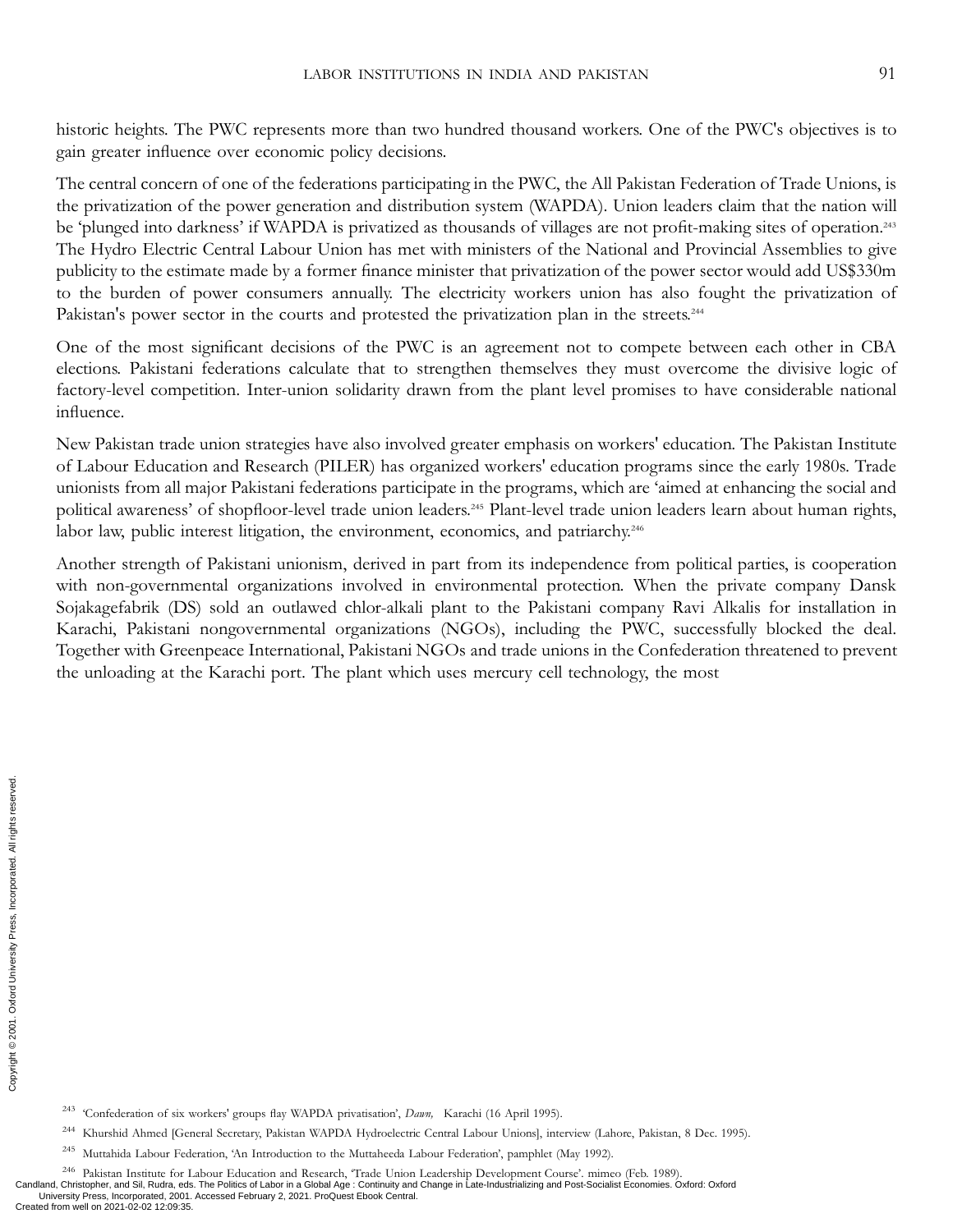polluting of all chlor-alkali production technologies, had been banned from operating in Denmark on account of workers' health problems.<sup>247</sup>

### Conclusion: Trade Union Democracy

The response of trade unionists and labor activists to international economic integration and to more informal labor practices is tempered differently by the political regimes under which labor institutions form. But Indian and Pakistani labor institutions are not replicas of the political regimes that structured them. The Pakistani military imposed regular factory-level, secret-ballot elections upon labor's organizations while Indian democracy promoted top-down, political party control of labor's organizations. It may appear somewhat ironic that an authoritarian regime would institute workplace elections, whereas a democratic regime would promote statism and bureaucracy. The speed of the privatization measures in Pakistan, however, suggests that regular elections are an important mechanism for the depoliticization of the trade union movement. The absence of a system by which workers may select their trade union representatives provides Indian political parties with opportunities to mobilize laborers and politicize industrial restructuring. This is not always in the interest of workers.

Pakistan's industrial restructuring and privatization program has been more extensive yet has involved less labor unrest and better compensation packages. In Pakistan, employers are able to negotiate with legally recognized, workplaceelected trade unions officials in Pakistan. In India, historical disagreements among trade unions, and between them and the government have prevented the adoption of a standard mechanism for trade union recognition. Just as there is no system for the recognition of national trade unions in India, other than through affiliation to a large-enough political party, there is no legal mechanism for trade union recognition at the factory level. As early as 1968, the National Commission of Labour recommended that minimum national membership levels be achieved to acquire consultative status. The recommendation was largely ignored until the early 1980s.248 Trade union recognition in all but three states is based upon a checkoff system. Trade unions claim members and labor officials seldom verify these claims. The absence of elections or other explicit criteria for trade union recognition invites political party manipulation into Indian unionism. A system for the recognition of trade unions by employers was devised by Parliament in 1946. It is widely claimed that this system is not used because it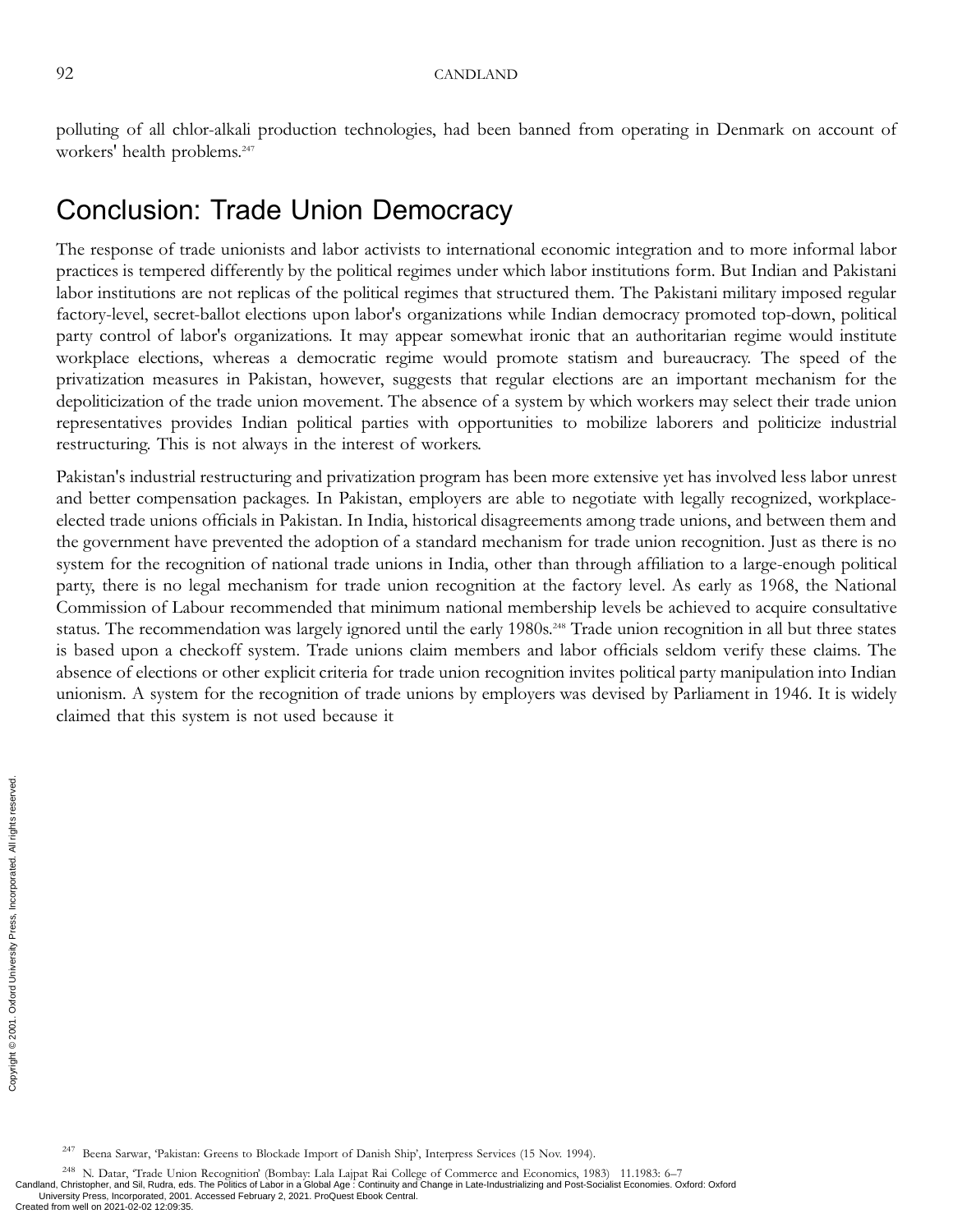would expose the unrepresentative character of India's national trade union centers, as when a government verification showed grossly inflated membership claims in 1980<sup>249</sup> and again in 1995. In the 1980 verification, the ten largest trade unions could demonstrate, on average, only 56% of their claimed membership. Recently, the major trade union centers, with the significant exception of INTUC, have expressed support for secret ballot elections, even though such a mechanism for trade union recognition is likely to reduce their membership and their standing in state and central government consultations.

Political unionism has not outlived its usefulness. In South Asia, the social demand for labor to act politically is at a historical high. Trade union response to the limitations of conventional political unionism is not to become apolitical. Given the ability of informal means of production to disorganize workers, the political challenges to organized labor are higher than ever. Methods for effective collective action in India and Pakistan involve more democratic means of decision-making, increased efforts trade union and federation cooperation and mergers, and programs to develop the technical economic and accounting skills with which to better negotiate rehabilitation packages with management, government agencies, and financial institutions. As organized labor in both countries seeks to transform itself, it is developing a new social element to the political work as well as a new political orientation.

The comparative analysis of Indian and Pakistan trade union development and response to new economic realities suggests that the structure of labor institutions in late-industrializing economies is a critical determinant of the pattern of industrial restructuring. A society thick with social institutions is likely to effect economic adjustment only gradually.250 Some of the new models in economics involve the division of labor, human resource investment, education and training, and learning by doing.<sup>251</sup> Still, much economic theory, notably neoclassical macroeconomic theory, assumes the existence of institution-less labor markets, a condition nowhere in evidence. Late-industrializing economies are at the dawn of a new industrial revolution and a new phase of the commodification of labor. But labor, as Karl Polanyi recognized, will resist complete commodification.252 How labor resists will differ according to the institutional legacy of past political regimes, but trade unionists in both

As a set of the more set of the more set of the more set of the more set of the process of economic adjustment, the more  $\frac{1}{2}$ <br>  $\frac{1}{2}$ <br>  $\frac{1}{2}$ <br>  $\frac{1}{2}$ <br>  $\frac{1}{2}$ <br>  $\frac{1}{2}$ <br>  $\frac{1}{2}$ <br>  $\frac{1}{2}$ <br>  $\frac{1}{2}$ <br>

<sup>&</sup>lt;sup>250</sup> In the major South Asian economies, the more gradual and the more social contested the process of economic adjustment, the more likely that adjustment will involve increased government expenditure and public commitment to social development.

<sup>&</sup>lt;sup>251</sup> Robert Boyer, 'Do labour institutions matter for economic development? A "régulation" approach for the OECD and Latin American with an extension to Asia', in Gerry Rodgers (ed.), *Workers, Institutions and Economic Growth in Asia* (Geneva: International Institute for Labour Studies, 1995).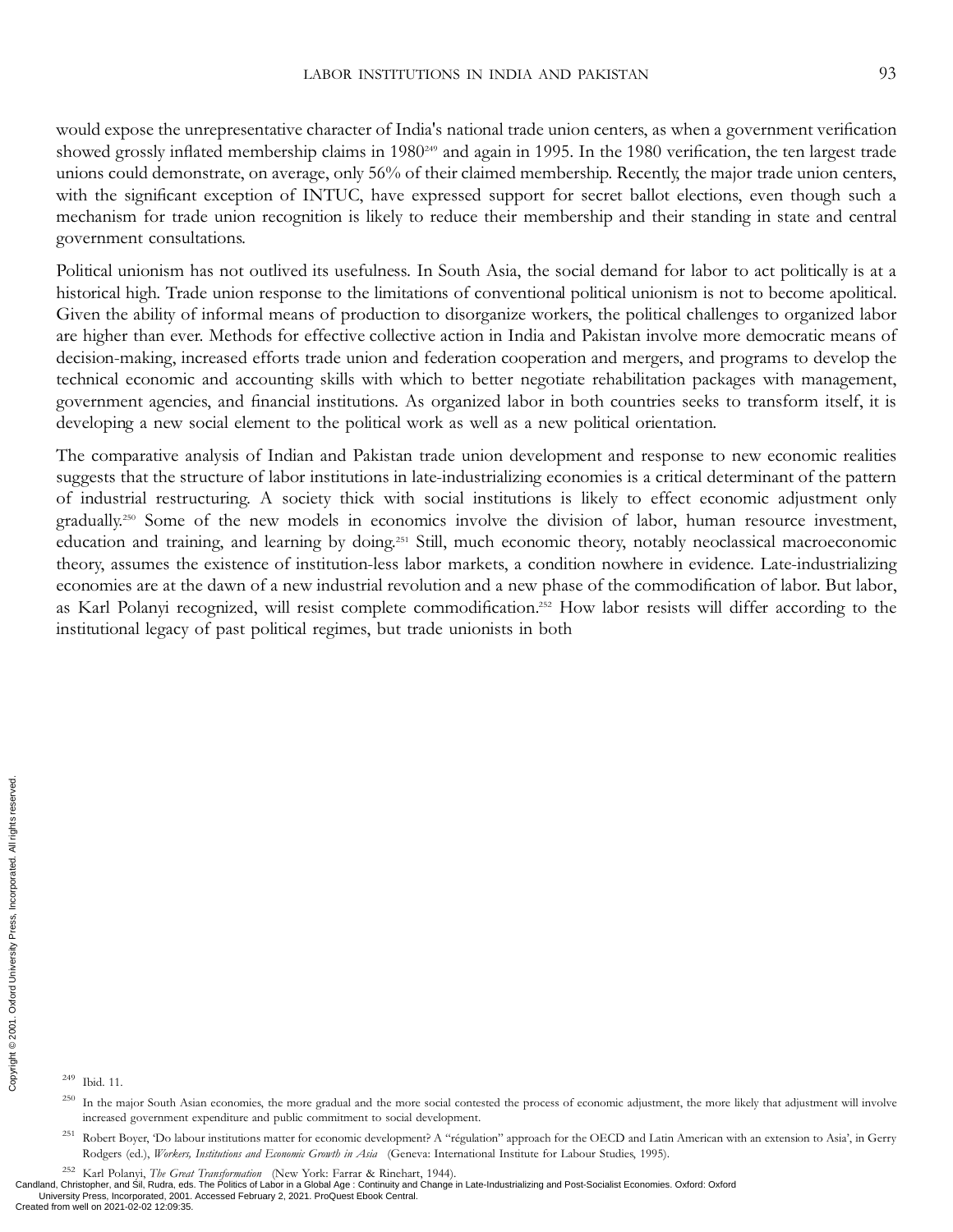India and Pakistan are making efforts toward greater democratization and decentralization as other labor activists are working to achieve greater organizational capacity and more effective political influence.

Candland, Christopher, and Sil, Rudra, eds. The Politics of Labor in a Global Age : Continuity and Change in Late-Industrializing and Post-Socialist Economies. Oxford: Oxford<br>University Press, Incorporated, 2001. Accessed Text and the created from well on 2021-02-02 12:09:35.<br>Candland, Christopher, and Sil, Rudra, eds.<br>Candland, Christopher, and Sil, Rudra, eds.<br>Created from well on 2021-02-02 12:09:35.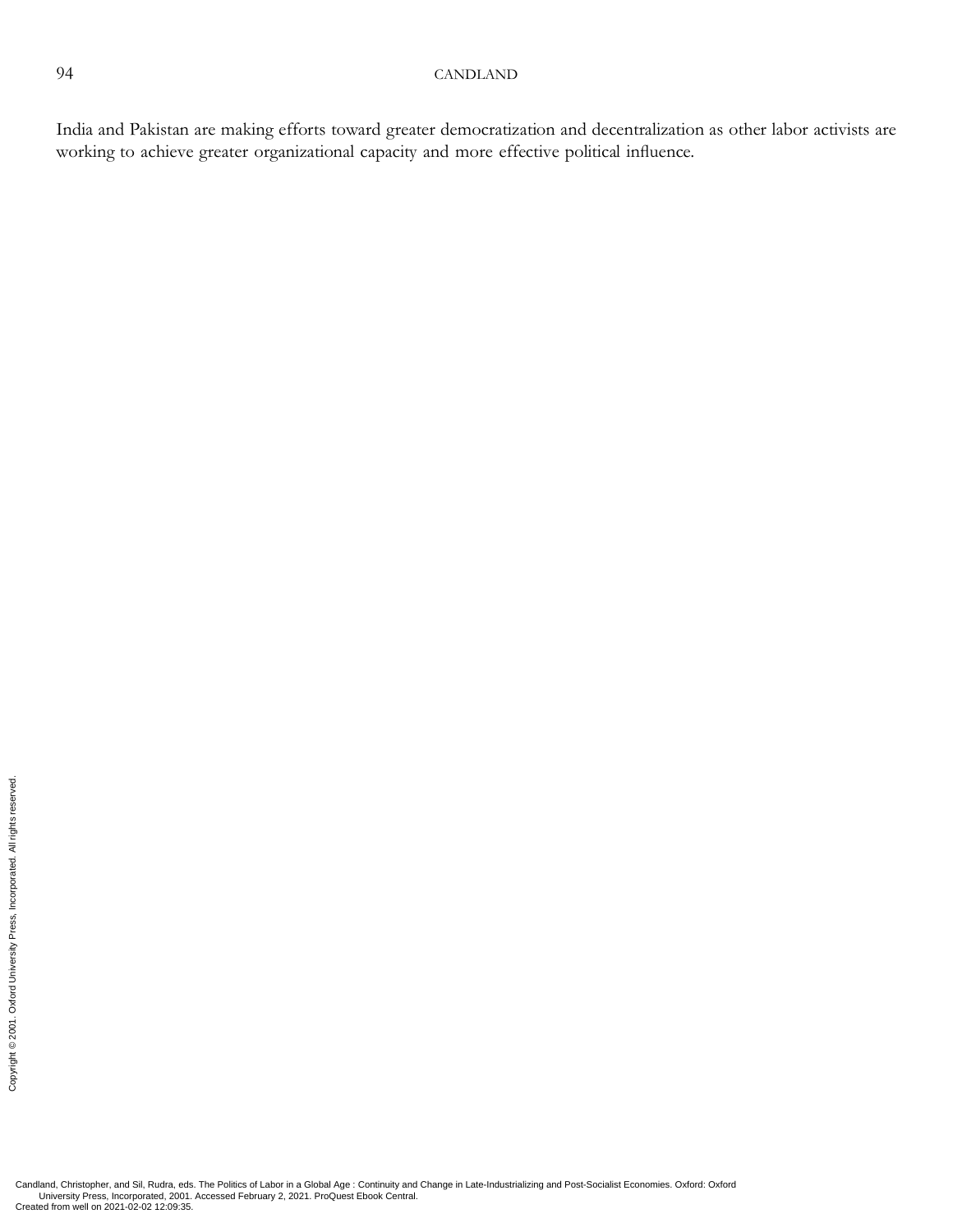# The Politics of Labor in a Global Age: Continuity and Change in Late-Industrializing and Post-socialist Economies

Edited by Christopher Candland and Rudra Sil

**OXFORD**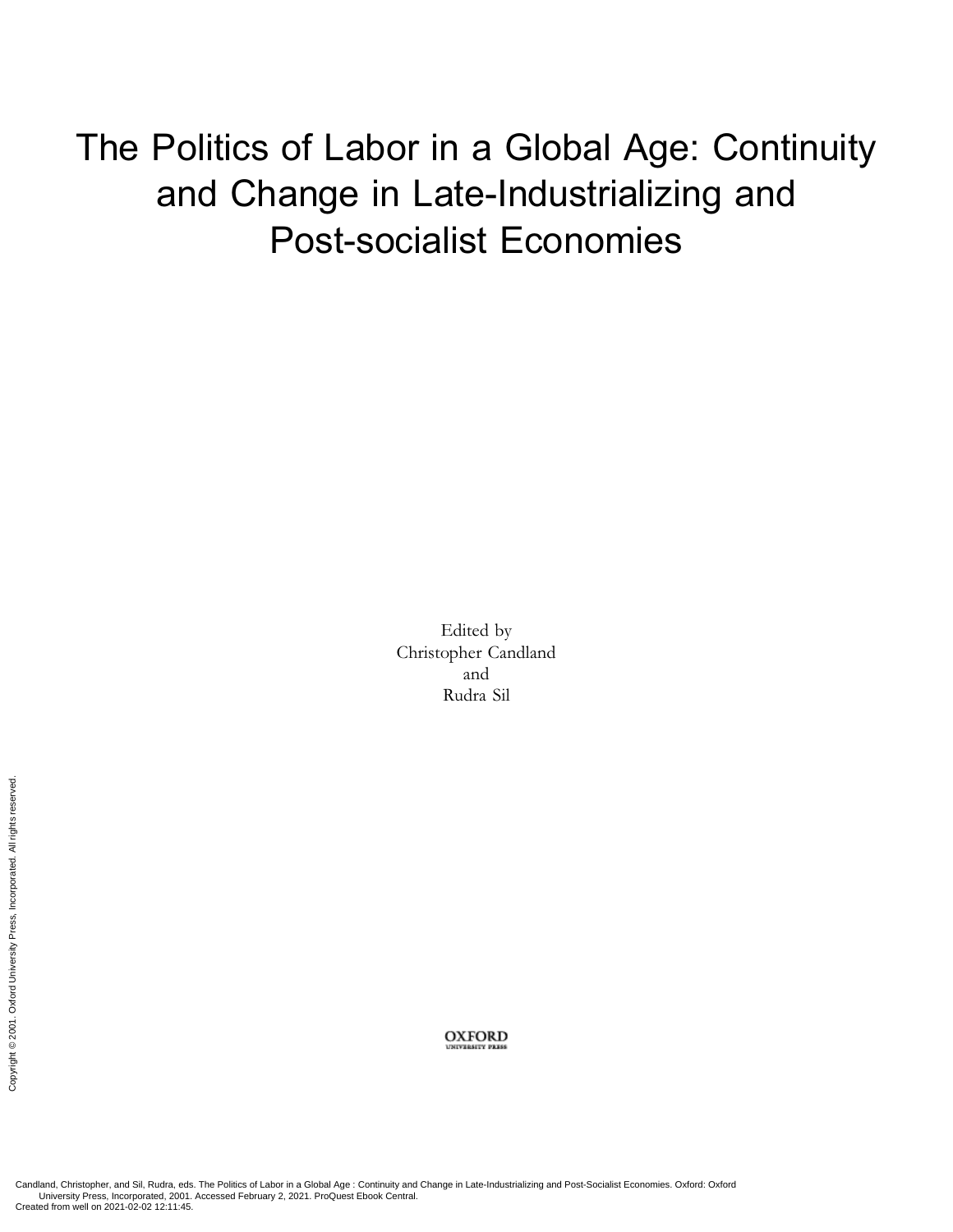#### **OXFORD**

Great Clarendon Street, Oxford OX2 6DP Oxford University Press is a department of the University of Oxford It furthers the University's objective of excellence in research, scholarship, and education by publishing worldwide in Oxford New York Auckland Bangkok Buenos Aires Cape Town Chennai Dar es Salaam Delhi Hong Kong Istanbul Karachi Kolkata Kuala Lumpur Madrid Melbourne Mexico City Mumbai Nairobi São Paulo Shanghai Taipei Tokyo Toronto Oxford is a registered trade mark of Oxford University Press in the UK and in certain other countries Published in the United States by Oxford University Press Inc., New York © the various contributors 2001 The moral rights of the authors have been asserted Database right Oxford University Press (maker) First published 2001 All rights reserved. No part of this publication may be reproduced, stored in a retrieval system, or transmitted, in any form or by any means, without the prior permission in writing of Oxford University Press, or as expressly permitted by law, or under terms agreed with the appropriate reprographcs rights organization. Enquiries concerning reproduction outside the scope of the above should be sent to the Rights Department, Oxford University Press, at the address above You must not circulate this book in any other binding or cover and you must impose this same condition on any acquirer British Library Cataloguing in Publication Data Data available Library of Congress Cataloging in Publication Data The politics of labor in a global age: continuity and change in late-industrializing and post-socialist economies / Christopher Candland and Rudra Sil [editors]. p. cm. Includes bibliographical references and index. 1. Comparative industrial relations. 2. Industrial relations—Developing countries—Case studies. 3. Post-communism. 4. Globalization—Economic aspects. 5. Foreign trade and employment. I. Candland, Christopher. II. Sil, Rudra. HD6971 .P55 2001 331′09172′4—dc21 2001016399 ISBN 0–19–924081–7 ISBN 0–19–924114–7 (pbk.)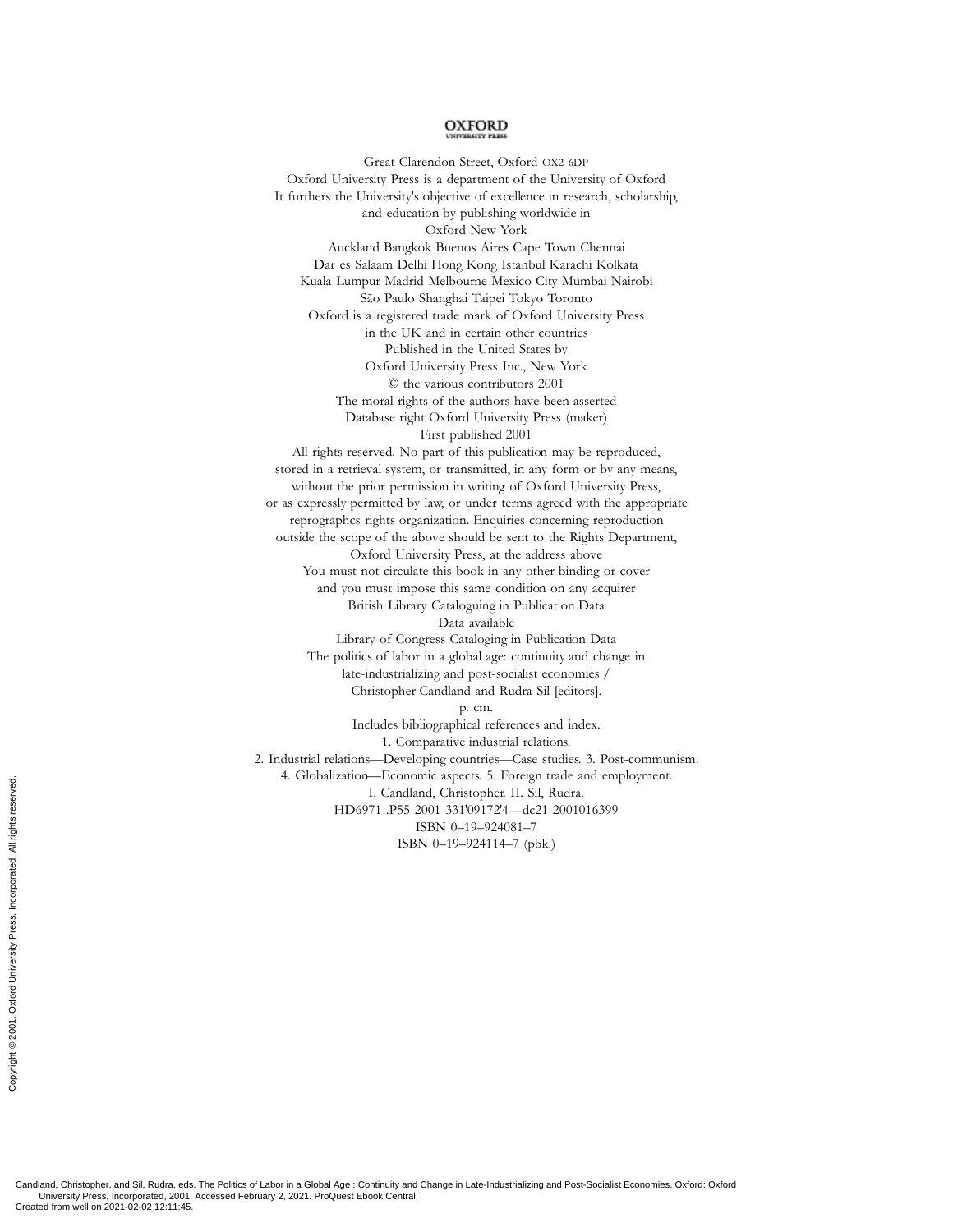# **Contents**

| List of Contributors                                                                                       | VII                      |
|------------------------------------------------------------------------------------------------------------|--------------------------|
| List of Figures                                                                                            | $\mathbf X$              |
| List of Tables                                                                                             | $\overline{\mathbf{xi}}$ |
| List of Abbreviations                                                                                      | xii                      |
| Introduction                                                                                               |                          |
| 1. The Politics of Labor in Late-industrializing and Post-socialist Economies: New Challenges in a         |                          |
| Global Age                                                                                                 | $\mathbf{1}$             |
| Christopher Candland and Rudra Sil                                                                         |                          |
| Part I Labor in Late-Industrializing Economies                                                             |                          |
| 2. Partisan Loyalty and Union Competition: Macroeconomic Adjustment and Industrial Restructuring           |                          |
| in Mexico                                                                                                  | 31                       |
| M. Victoria Murillo                                                                                        |                          |
| 3. The Cost of Incorporation: Labor Institutions, Industrial Restructuring, and New Trade Union Strategies |                          |
| in India and Pakistan                                                                                      | 69                       |
| Christopher Candland                                                                                       |                          |
| 4. Network Ties and Labor Flexibility in Brazil and Mexico: A Tale of Two Automobile Factories             | 95                       |
| Scott B. Martin                                                                                            |                          |
| 5. Globalization, Social Partnership, and Industrial Relations in Ireland<br>Eileen M. Doherty             | 132                      |
| 6. Globalization and the Paradigm Shift in Japanese Industrial Relations                                   | 156                      |
| Charles Weathers                                                                                           |                          |
| Part II Labor in Post-socialist Economies                                                                  |                          |
| 7. Transition, Globalization, and Changing Industrial Relations in China                                   | 181                      |
| Xiaobo Lu                                                                                                  |                          |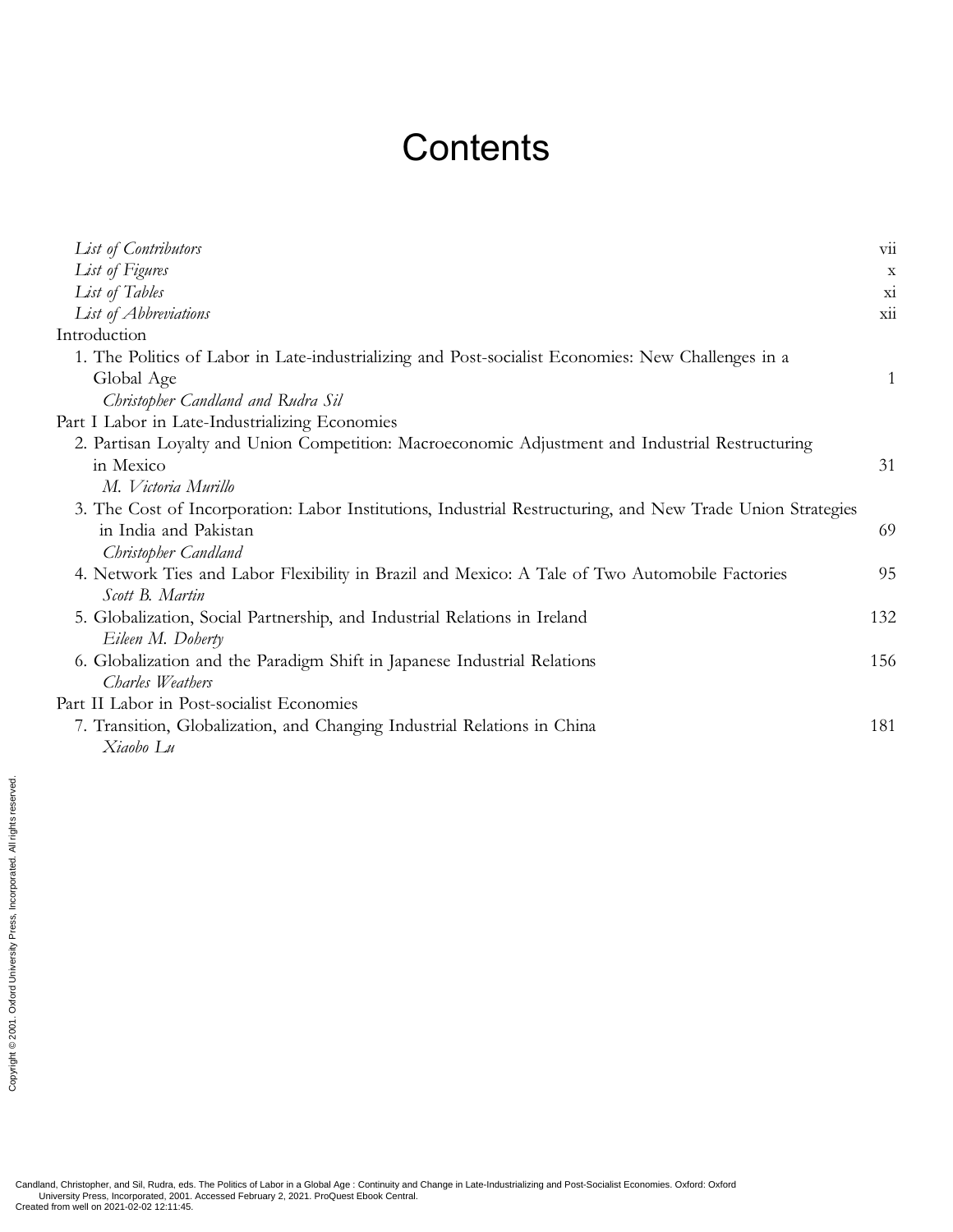#### vi CONTENTS

| 8. Privatization, Labor Politics, and the Firm in Post-Soviet Russia: Non-market Norms, Market      |     |
|-----------------------------------------------------------------------------------------------------|-----|
| Institutions, and the Soviet Legacy                                                                 | 205 |
| Rudra Sil                                                                                           |     |
| 9. Globalization in One Country: East Germany between Moral Economy and Political Economy           | 233 |
| Jeffrey Kopstein                                                                                    |     |
| 10. Corporatist Renaissance in Post-communist Central Europe?                                       | 258 |
| Mitchell A. Orenstein and Lisa E. Hale                                                              |     |
| Conclusion                                                                                          |     |
| 11. Institutional Legacies and the Transformation of Labor: Late-industrializing and Post-socialist |     |
| Economies in Comparative-Historical Perspective                                                     | 285 |
| Rudra Sil and Christopher Candland                                                                  |     |
| Bibliography                                                                                        | 309 |
| Index                                                                                               | 339 |
|                                                                                                     |     |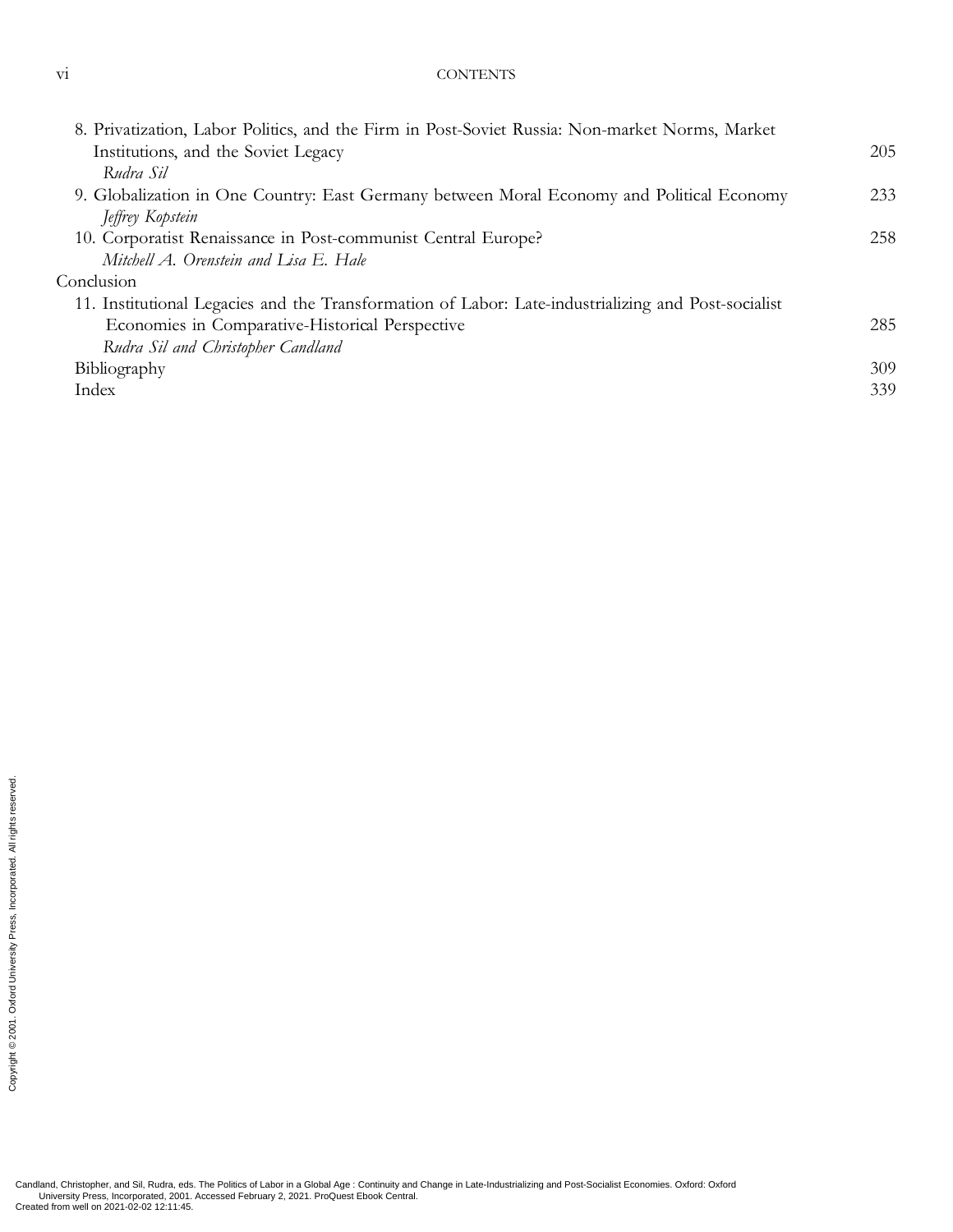# List of Contributors

<span id="page-30-0"></span>CHRISTOPHER CANDLAND is Assistant Professor of Political Science at Wellesley College where he teaches comparative politics, political economy of development, and South Asian politics. He holds a doctoral degree from Columbia University and has previously taught at the University of California at Berkeley. His research interests include the political economy of development, labor politics, and community development, especially in South and Southeast Asia. His recent publications include book chapters and monographs entitled 'Institutional Impediments to Human Development in Pakistan', 'Can Corporate Codes of Conduct Promote Labor Standards?: Evidence from Thai Footwear and Apparel Industries', and 'Faith as Social Capital: State, Religion, and Community Development in South and Southeast Asia'.

EILEEN M. DOHERTY is Assistant Professor of Political Science at Case Western Reserve University, and holds a secondary appointment at the Weatherhead School of Management there. She is presently completing a book on the management of international financial crises. Her publications include 'Evaluating FDI-Led Investment. The Celtic (Paper?) Tiger', Working Paper 98-1 (Christopher H. Browne Center for International Politics, University of Pennsylvania). She is also coeditor of *Beyond Boundaries? Disciplines, Paradigms, and Theoretical Integration in International Studies* (Albany: SUNY Press, 2000), editor of *Japan's Investment in Asia* (Berkeley: Berkeley Roundtable on the International Economy and The Asia Foundation, 1995). Dr Doherty has previously held appointments as Research Fellow at the Berkeley Roundtable on the International Economy (BRIE) and as Government Relations Analyst at the Japan Economic Institute of America.

LISA E. HALE is currently responsible for political analysis and support for non-proliferation programs at the Los Alamos National Laboratories. She holds a Ph.D. (1999) in Political Science from Northwestern University where her studies encompassed comparative international regimes and political economy. Her dissertation is entitled *Poland's Right Turn: Solidarity as Opposition, Government and Union in the Capitalist Transition.* Dr Hale has previously worked at the Los Alamos National Laboratory as a political analyst and advisor on several projects concerning US science policy and US foreign relations in specific countries.

JEFFREY KOPSTEIN is Associate Professor of Political Science at the University of Colorado at Boulder. His research interests include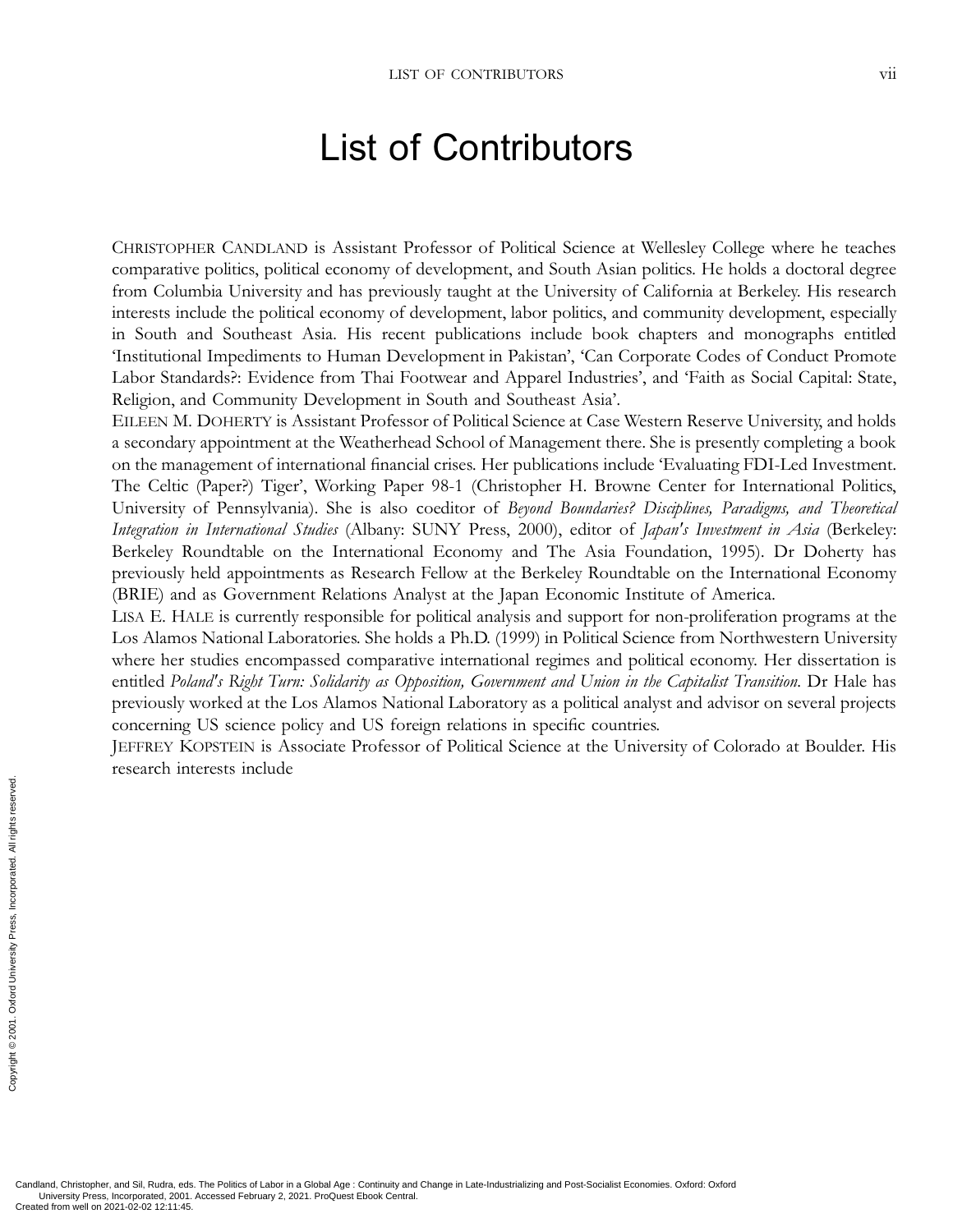comparative politics, East European politics, and the political economy of post-communist transitions. He is author of *The Politics of Economic Decline in East Germany, 1945–1989* (University of North Carolina Press, 1997), and has published in a variety of journals, including *World Politics.* He is currently working on a book on overcoming Europe's historical and contemporary divisions.

XIAOBO LU is Assistant Professor of Political Science at Barnard College, Columbia University and a member of the East Asian Institute at Columbia. His research interests include the political economy of post-socialist transition, political corruption, and the role of bureaucracy in economic development. He is the author of the book, *Cadres and Corruption* (Stanford University Press, CA, 2000) and a co-editor of *Danwei: Changing Chinese Workplace in Historical and Comparative Perspective* (Armonk: M.E. Sharpe, 1997).

SCOTT B. MARTIN is Assistant Director of the Institute of Latin American and Iberian Studies at Columbia University where is he is currently finishing a doctoral dissertation in Political Science. He is co-editor of, and contributor to, *The New Politics of Inequality in Latin America: Rethinking Participation and Representation* (Oxford University Press, 1997). He has written extensively on labor and industrial relations in Brazil and Mexico. He has also taught at Columbia, New York University, and the Monterrey Technological Institute (Mexico City campus).

M. VICTORIA MURILLO is an Assistant Professor in Political Science at Yale University. She is author of *Partisan Coalitions and Labor Competition in Latin America* (Cambridge University Press, forthcoming). Her work on unions and market reforms in Latin American has been published in English and Spanish, in edited volumes and journals, such as *World Politics*, *Journal of Inter-American Studies and World Affairs,* and *Desarrollo Económico.* Dr Murillo holds a Ph.D. from Harvard University and she has previously served as post-doctoral fellow at the Harvard Academy for International and Area Studies.

MITCHELL A. ORENSTEIN is Assistant Professor of Political Science at the Maxwell School of Citizenship and Public Affairs, Syracuse University. He is the author of *Out of the Red: Building Capitalism and Democracy in Post-Communist Europe* (University of Michigan Press, forthcoming 2001), a manuscript which previously won the 1997 Gabriel A. Almond Award of the American Political Science Association for the best dissertation in comparative politics. Dr. Orenstein is currently studying international and domestic influences on the development of post-communist welfare states and is the author of a recent World Bank Policy Research Working Paper 2310 on pension reform in Hungary, Poland, and Kazakhstan. Dr. Orenstein has previously